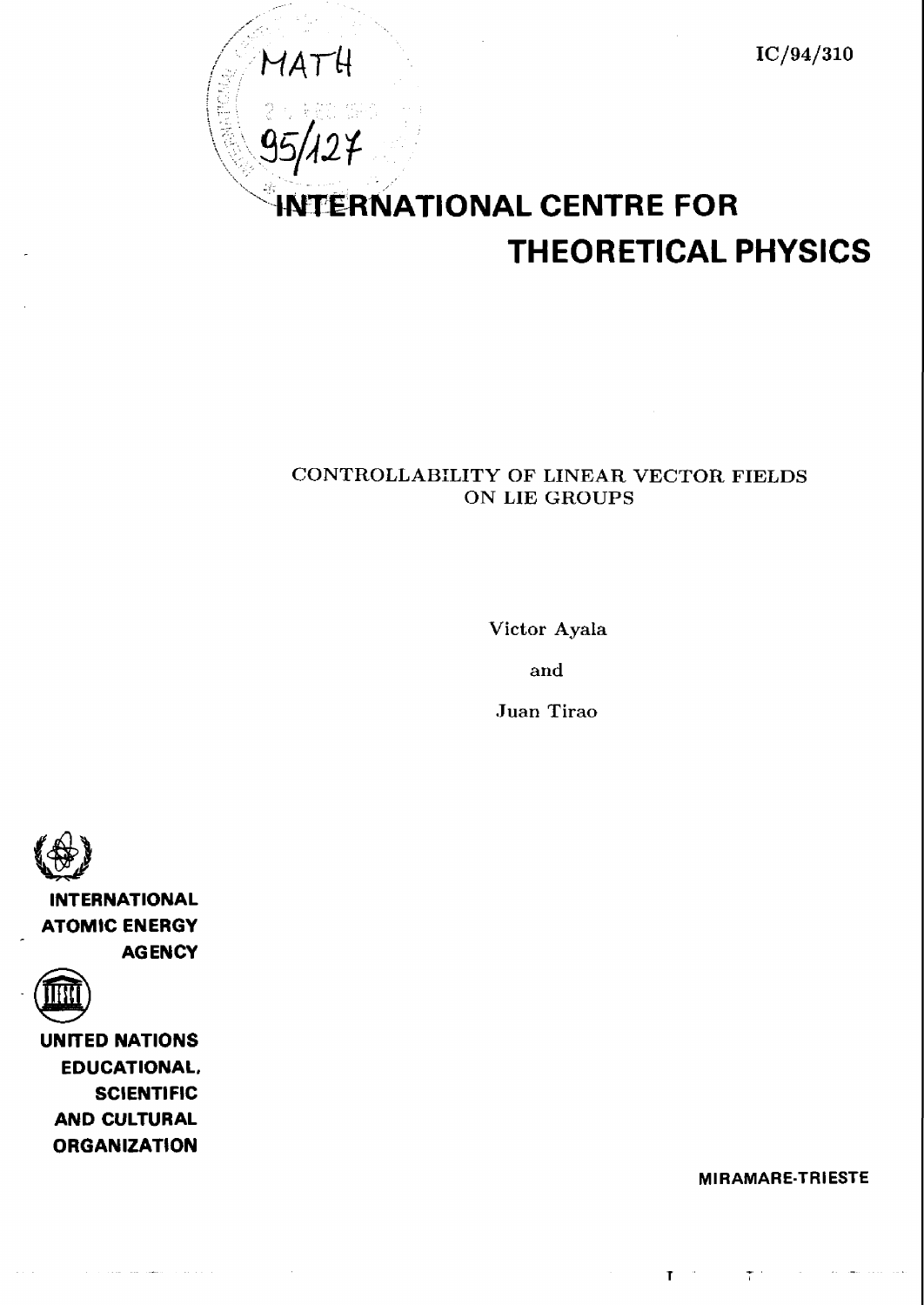$\label{eq:2.1} \begin{split} \mathbf{C}^{(1)}_{\text{max}}(\mathbf{r}) & = \frac{1}{2} \sum_{i=1}^{N} \mathbf{C}^{(1)}_{\text{max}}(\mathbf{r}) \mathbf{r}_i \mathbf{r}_i \mathbf{r}_i \mathbf{r}_i \mathbf{r}_i \mathbf{r}_i \mathbf{r}_i \mathbf{r}_i \mathbf{r}_i \mathbf{r}_i \mathbf{r}_i \mathbf{r}_i \mathbf{r}_i \mathbf{r}_i \mathbf{r}_i \mathbf{r}_i \mathbf{r}_i \mathbf{r}_i \mathbf{r}_i \mathbf{r}_i \mathbf$  $\frac{1}{\sqrt{2}}$  $\label{eq:2.1} \mathcal{L}(\mathcal{L}^{\text{max}}_{\mathcal{L}}(\mathcal{L}^{\text{max}}_{\mathcal{L}}(\mathcal{L}^{\text{max}}_{\mathcal{L}}(\mathcal{L}^{\text{max}}_{\mathcal{L}^{\text{max}}_{\mathcal{L}}(\mathcal{L}^{\text{max}}_{\mathcal{L}^{\text{max}}_{\mathcal{L}^{\text{max}}_{\mathcal{L}^{\text{max}}_{\mathcal{L}^{\text{max}}_{\mathcal{L}^{\text{max}}_{\mathcal{L}^{\text{max}}_{\mathcal{L}^{\text{max}}_{\mathcal{L}^{\text{max}}$  $\frac{1}{\sqrt{2}}\int_{0}^{\pi/2}d\mu\left( \frac{d\mu}{2}\right) \frac{d\mu}{2}d\mu\left( \frac{d\mu}{2}\right)$ 

a de la componencia de la construção de la Componencia de la construção de la construção de la construção de l<br>La construção de la construção de la construção de la construção de la construção de la construção de la const

 $\frac{1}{2}$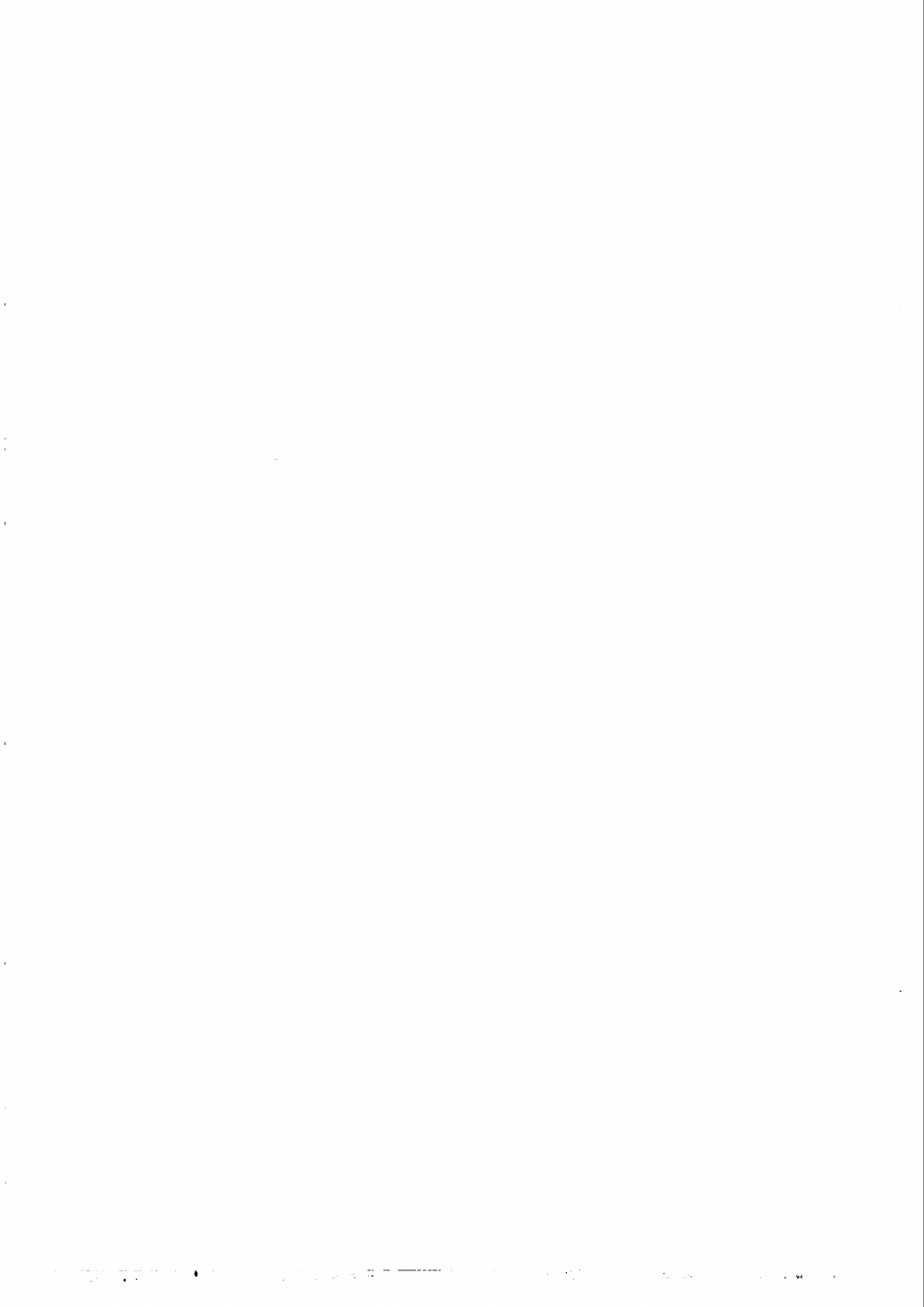### International Atomic Energy Agency and United Nations Educational Scientific and Cultural Organization INTERNATIONAL CENTRE FOR THEORETICAL PHYSICS

### **CONTROLLABILITY OF LINEAR VECTOR FIELDS ON LIE GROUPS**

Victor Ayala' and Juan Tirao<sup>2</sup> International Centre for Theoretical Physics, Trieste, Italy.

### ABSTRACT

In this paper, we shall deal with a linear control system  $\Sigma$  defined on a Lie group G with Lie algebra q. The dynamic of  $\Sigma$  is determined by the drift vector field which is an element in the normalizer of *g* in the Lie algebra of all smooth vector fields on *G* and by the control vectors which are elements in *g* considered as left-invariant vector fields.

We characterize the normalizer of q identifying vector fields on  $G$  with  $C^{\infty}$ -functions defined on *G* into *g.* For this class of control systems we study algebraic conditions for the controllability problem. Indeed, we prove that if the drift vector field has a singularity then the Lie algebra rank condition is necessary for the controllability property, but in general this condition does not determine this property. On the other hand, we show that the rank (ad-rank) condition is sufficient for the controllability of  $\Sigma$ . In particular, we extend the fundamental Kalman's theorem when *G* is an Abelian connected Lie group. Our work is related with a paper of L. Markus and we also improve his results.

#### MIRAMARE TRIESTE

#### November 1994

 $T^{\rm eff}$  and  $T^{\rm eff}$ 

Permanent Address: Departamento de Matematica, Universidad Catolica del Norte, Casilla 1280, Antofagasta, Chile.

<sup>&</sup>lt;sup>2</sup>Permanent Address: FAMAF, Universidad Nacional de Cordoba, 5000 Cordoba, Argentina.

Support : Work partially supported by Proyecto Fondecyt No 1941137.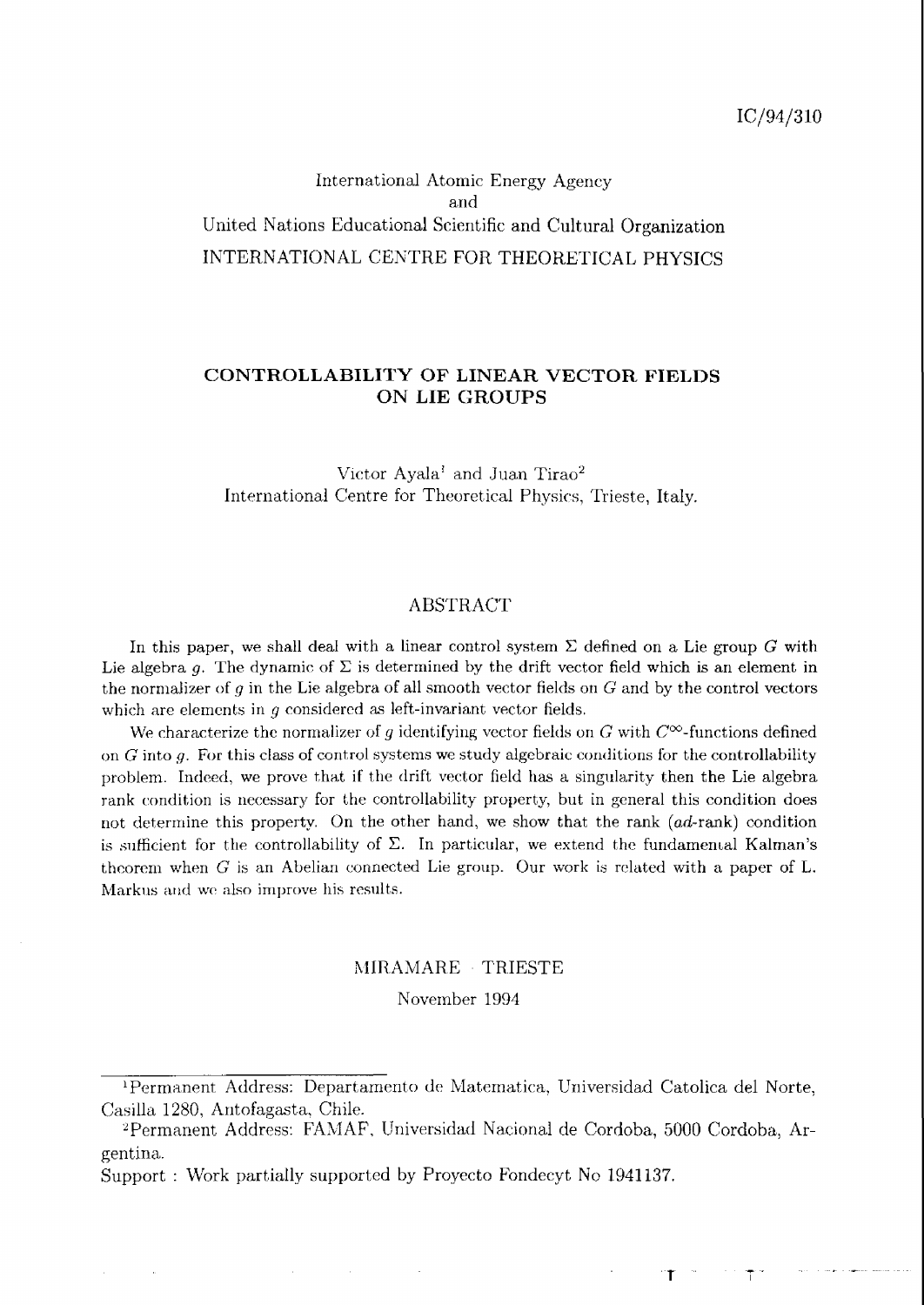# 1 Introduction

The purpose of this paper is to study algebraic conditions which give information about the controllability property for a particular class of systems, linear control systems of the form

$$
\Sigma=(G,\mathcal{D})
$$

for which the state space is a real finite dimensional Lie group *G* and the dynamic *V* is determined by the family of differential equations on *G*

$$
\dot{x} = X(x) + \sum_{j=1}^{\kappa} \mu_j Y^j(x) .
$$

Here, the drift vector field *X* is an element of the normalizer of *g* in the Lie algebra *X(G)* of all  $C^{\infty}$  vector fields on G. The control vectors  $Y^j$ ,  $j = 1, 2, ..., \kappa$ , belong to the Lie algebra *g* of *G.* We shall think of *g* as the set of left-invariant vector fields. The input functions  $u = (u_1, u_2, \ldots, u_k)$  belong to U, the class of unrestricted admissible controls. The elements of *U* are piecewise constant functions of the form

$$
u:[0,\infty)\to\mathbb{R}^\kappa.
$$

 $\mathcal D$  is the family of vector fields associated with  $\Sigma$ , i.e.

$$
\mathcal{D} = \{X + \sum_{j=1}^{\kappa} u_j Y^j | u \in \mathbb{R}^{\kappa}\}.
$$

First we study in details linear vector fields on Lie groups, i.e., the elements in the normalizer

$$
\eta = norm_{X(G)}(g).
$$

We find convenient to identify vector fields on  $G$  with  $C^{\infty}$ -functions defined on  $G$  into the Lie algebra g. We consider the Lie group  $Aut(G)$  of G-automorphisms, the Lie algebra  $\partial(g)$  of g-derivations and the semidirect product of q with the Lie algebra  $ql(q)$  of q, i.e., the Lie algebra

$$
g\otimes gl(g)
$$

Via the identification  $\tilde{F} \in X(G)$  with  $F \in C^{\infty}(G,g)$  defined by

$$
\tilde{F}_x = dL_x(F(x)), \ \ x \in G
$$

where as usual  $L<sub>x</sub>$  denotes the left translation by  $x$ , we define the Lie algebra homomorphism

$$
\Phi:\eta\to g\otimes gl(g)
$$

by

$$
\Phi(\tilde{F})=(F(e),-dF(e))
$$

where *e* is the neutral element of *G* and we prove :

**Theorem 2.12.** If G is connected and simply connected, then

*-•••>\*'• W'\*\* ^*

$$
\Phi:\eta\to g\odot\partial g
$$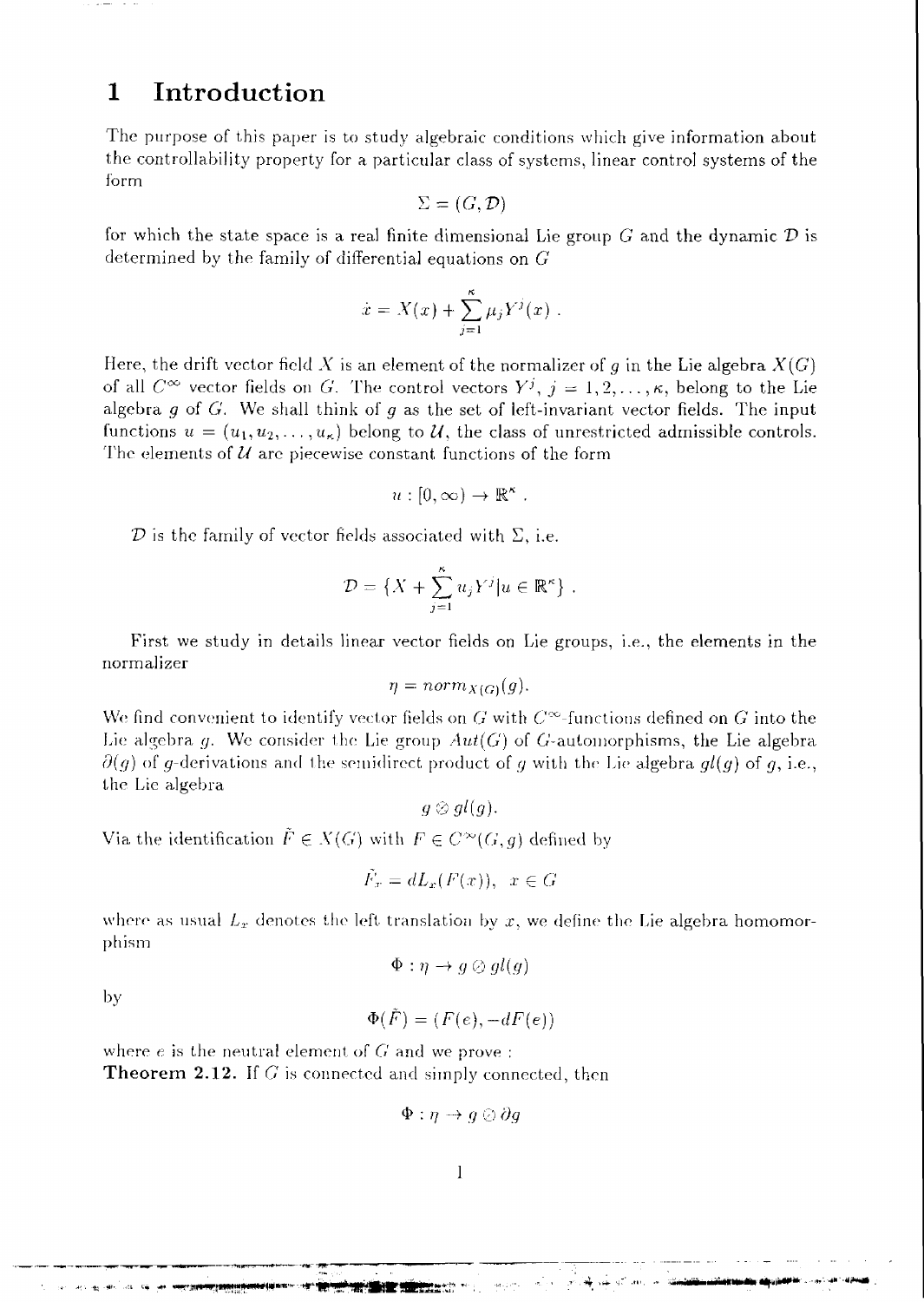is a surjective isomorphism. **• Theorem 2.15.** If G is connected, then  $\Phi$  maps  $\eta$  isomorphically onto  $g \otimes aut(G)$ .  $\Box$ 

Also we shall obtain in Theorem 2.17 an expression for the integrable curves of  $\tilde{F} \in \eta$ .

Let  $\Sigma = (G, \mathcal{D})$  be a linear control system. This class of systems generalizes :

Linear control systems on  $\mathbb{R}^n,$  [4] and linear control systems on a matrix Lie group, [5]. We study the controllability property of  $\Sigma$  when the drift vector field X has a singularity and we show that it is possible to reduce the study to the case when  $X_e = 0$ , equivalently the 1-parameter group  $T$  of  $G$ -diffeomorphisms induced by  $X$  is a subgroup of  $Aut(G)$ . We consider the Lie algebra generated by the control vectors

$$
\mathcal{H} = Span_{\mathcal{L},A.}\{Y^1,\ldots,Y^{\kappa}\}
$$

and

 $\langle X|\mathcal{H}\rangle$  = the smallest  $ad(X)$ -invariant subalgebra of g containing H. For this class of control systems, we prove : **Theorem 3.4.**  $Span_{\mathcal{L},A}(\mathcal{D}) \cong \langle X|\mathcal{H}\rangle \otimes L(T)$ .

In particular, we obtain that the Lie algebra rank condition is necessary for the controllability, in fact we show :

**Theorem 3.6.** If  $\Sigma$  is transitive, then

$$
dim.Span_{\mathcal{L},A.}\lbrace Y^j, ad^i(X)(Y^j) | 0 \leq i \leq p, 1 \leq j \leq \kappa \rbrace = dim(G) ,
$$

where the integer p is determined by the  $ad(X)(\mathcal{H})$ -sequence.

Unfortunately, this condition does not characterize controllability. To show this, we give an example in the Heisenberg Lie group. On the other hand, we have : **Theorem 3.8.** Let *G* be a connected Lie group. If

$$
dim.Span\{Y^j, ad^i(X)(Y^j) | 0 \le i \le p, \ 1 \le j \le \kappa\} = dim(G)
$$

then  $\Sigma$  is controllable.  $\square$ 

In particular, we generalize in Corollary 3.9 the Kalman's theorem, [4] for Abelian connected Lie groups. Our work is related with a paper of L. Markus,  $[5]$  and we also improve such results.

This paper is organized as follows. Section 2. contains a characterization of the normalizer of *g.* Section 3 contains the controllability results. In Section 4 we give some examples.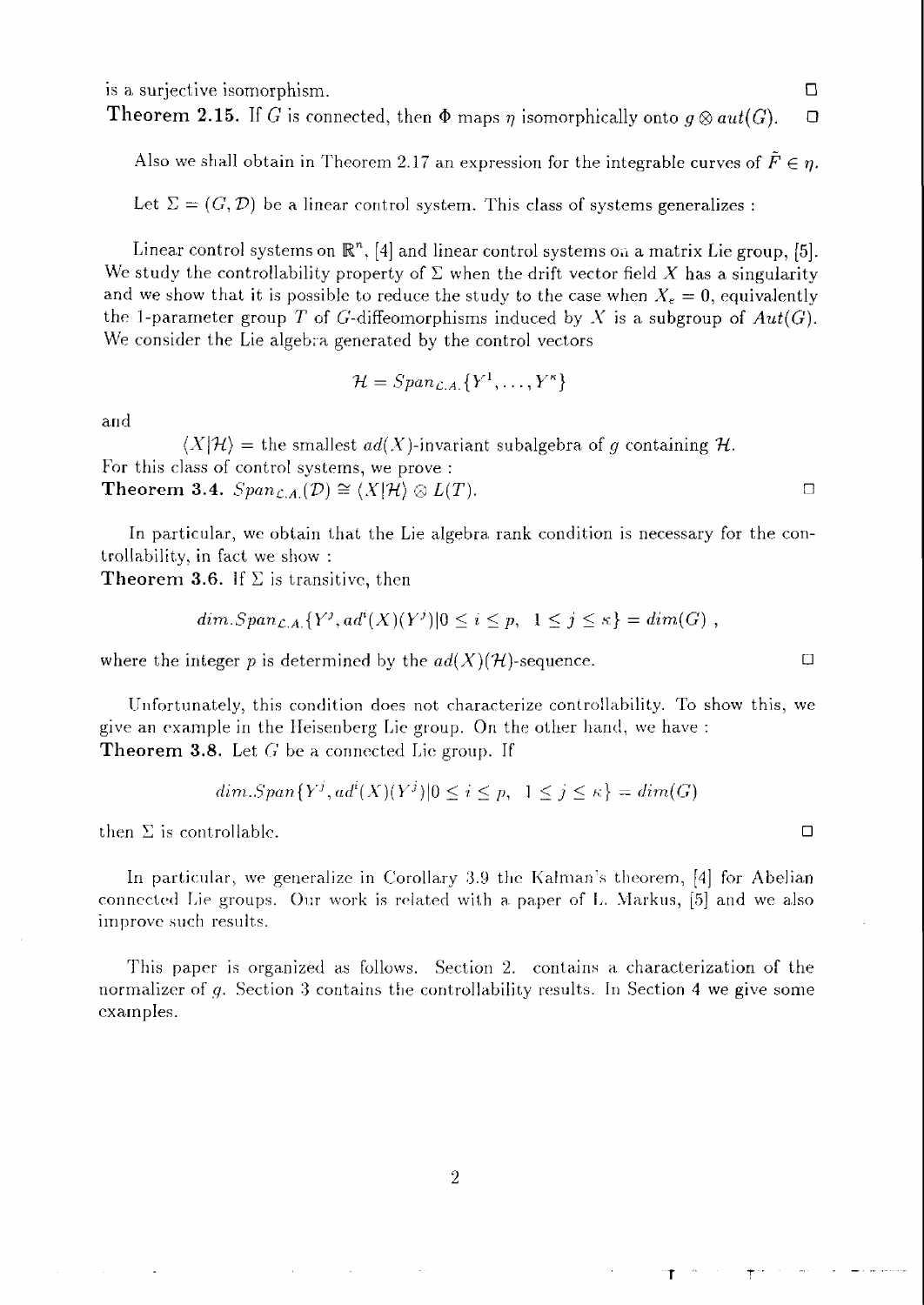### 2 Linear Vector Fields

Let  $\Sigma = (G, \mathcal{D})$  be a linear control system. By definition the drift vector field X of  $\Sigma$ is an element in the normalizer of q in the Lie algebra of all  $C^{\infty}$  vector fields on G. In this section we wish to characterize this kind of dynamic that we have called linear vector fields on G. A vector field X on  $\mathbb{R}^n$  is called linear if  $X_p = A(p) + u$  for all  $p \in \mathbb{R}^n$ , where *A* is a linear map of  $\mathbb{R}^n \to \mathbb{R}^n$  and *u* is a fixed vector of  $\mathbb{R}^n$ . This is the notion we want to generalize to any Lie group *G.*

Linear vector fields on  $\mathbb{R}^n$  can be characterized in the following way: a  $C^\infty$  vect<mark>or f</mark>ield X on  $\mathbb{R}^n$  is linear if and only if  $[X, U]$  is a constant vector field for every constant vector field U on  $\mathbb{R}^n$  (see Corollary 2.5). Therefore the set of all linear vector fields on  $\mathbb{R}^n$  is the normalizer in the Lie algebra  $X(\mathbb{R}^n),$  of all  $C^\infty$  vector fields on  $\mathbb{R}^n,$  of the Lie algebra of  $\mathbb{R}^n.$ 

If *G* is a Lie group the Lie algebra *g* of *G* will be identified with the tangent space *G<sup>e</sup>* of G at the identity e. Also  $X(G)$  will be the Lie algebra of all  $C^{\infty}$  vector fields on G. Moreover in this section for any  $Y \in g$ ,  $\tilde{Y} \in X(G)$  will denote the left invariant vector on *G* such that  $Y_e = Y$ . Let

$$
\operatorname{norm}_{X(G)}(g) = \{ X \in X(G) \mid [X, \tilde{Y}] \in g, \text{ for all } Y \in g \}.
$$

**Definition 2.1.** The elements in norm<sub> $X(G)$ </sub> $(g)$  will be called linear vector fields on G.  $\Box$ 

We find convenient to identify vector fields on *G* with functions of *G* into *g:* If *F :*  $G \rightarrow g$  let

$$
\tilde{F}_x = dL_x(F(x)) = \widetilde{F(x)}_x, \quad x \in G.
$$

Clearly the map  $F \to \tilde{F}$  is a linear isomorphism of  $C^{\infty}(G,g)$  onto  $X(G)$ . Just observe that the constant function  $F(x) = Y$  correspond to the left invariant vector field  $\tilde{Y}$ . **Lemma 2.2.** Given  $Y \in g$  and  $F \in C^{\infty}(G,g)$  let  $H \in C^{\infty}(G,g)$  be defined by

(1) 
$$
H(x) = \tilde{Y}_x(F) + [Y, F(x)], \quad x \in G.
$$

Then  $\tilde{H} = [\tilde{Y}, \tilde{F}].$ **Proof.**

$$
(\lbrace \tilde{Y}, \tilde{F} \rbrace f)(x) = (\tilde{Y}(\tilde{F}f))(x) - (\tilde{F}(\tilde{Y}f))(x), \quad f \in C^{\infty}(G).
$$
  

$$
(\tilde{Y}(\tilde{F}f))(x) = \left(\frac{d}{dt}\right)_{t=0} (\tilde{F}f)(x \exp tY) = \left(\frac{d}{dt}\right)_{t=0} (F(x \exp tY)f)(x \exp tY)
$$
  

$$
= ((\tilde{Y}\tilde{F})(x)f)(x) + (\tilde{Y}(\tilde{F}(x)f))(x).
$$

$$
(\tilde{F}(\tilde{Y}f))(x) = \tilde{F}_x(\tilde{Y}f) = (\widetilde{F(x)}(\tilde{Y}f))(x).
$$

$$
([\tilde{Y}, \tilde{F}]f)(x) = ((\tilde{Y}\widetilde{F})(x)f)(x) + ([\tilde{Y}, \tilde{F(x)}]f)(x) = ((\tilde{Y}\widetilde{F})(x)f)(x) + ([Y, \widetilde{F(x)}]f)(x).
$$

Therefore ,

$$
[\tilde{Y}, \tilde{F}]_x = \tilde{Y}_x(F)_x + [Y, \widetilde{F}(x)]_x = (\tilde{Y}_x(F) + [Y, F(x)])_x.
$$

3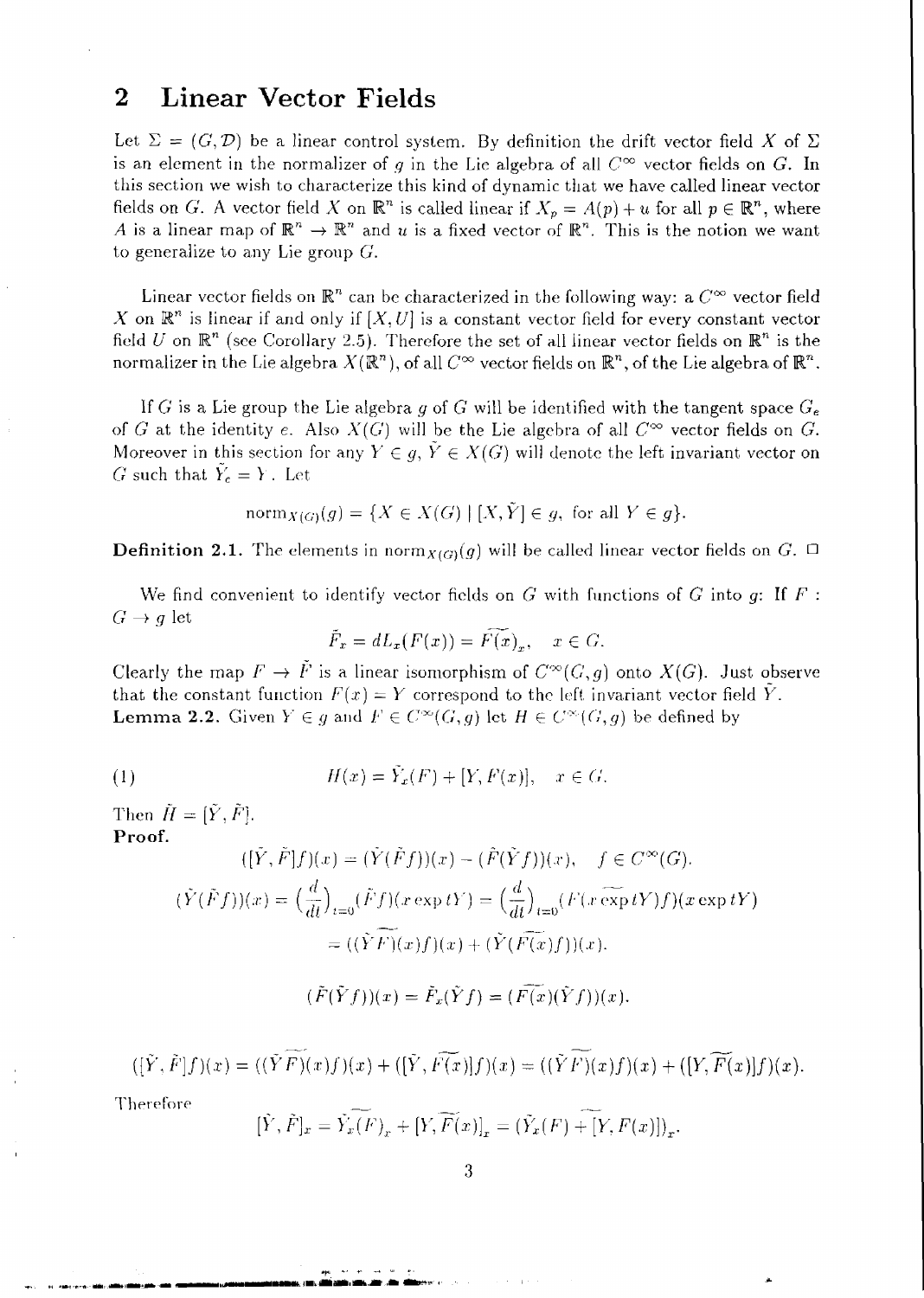**Theorem 2.3.** If  $F \in C^{\infty}(G, g)$  then  $\tilde{F} \in \text{norm}_{X(G)}(g)$  if and only if for each  $Y \in g$ 

(2) 
$$
F(x \exp Y) = (e^{-adY})F(x) + \left(\frac{1 - e^{-adY}}{adY}\right)(Y(F) + [Y, F(e)]).
$$

In particular all vector fields in norm $_{X(G)}(g)$  are analytic.

**Proof.** If  $F \in C^{\infty}(G,g)$  let  $B(Y) = Y(F) + [Y, F(e)]$ . Then from (1) we get  $\tilde{F} \in$ norm $x(G)(q)$  if and only if

$$
\tilde{Y}_x(F) + [Y, F(x)] = B(Y) \quad \text{ for all } x \in G,
$$

if and only if

$$
\left(\frac{d}{dt}\right)F(x\exp tY) = -[Y, F(x\exp tY)] + B(Y) \quad \text{for all } x, t.
$$

Let  $f(t) = F(x \exp tY)$ , then  $f^{(n)}(t) = (-adY)^n f(t) + (-adY)^{n-1}B(Y)$ . Hence

$$
f(t) = \sum_{n\geq 0} \frac{(-\text{ad}Y)^n}{n!} F(x)t^n + \sum_{n\geq 1} \frac{(-\text{ad}Y)^{n-1}}{n!} B(Y)t^n = (e^{-t\text{ad}Y})F(x) + \left(\frac{1 - e^{-t\text{ad}Y}}{\text{ad}Y}\right)B(Y).
$$

**Corollary 2.4.** Let G be a connected Lie group. Then an element  $\tilde{F} \in \text{norm}_{X(G)}(q)$  is characterized by the pair  $(F(e), dF_e)$ .

**Proof.** Let  $U = \exp(G)$ . By induction on n we shall prove that the function F is determined by the pair  $(F(e), dF_e)$  on  $U^n$ . Since  $G = \bigcup_n U^n$  the corollary will follow. From  $(2)$ :

$$
F(\exp Y) = (e^{-\mathrm{ad}Y})F(e) + \left(\frac{1 - e^{-\mathrm{ad}Y}}{\mathrm{ad}Y}\right)(dF_e(Y) + [Y, F(e)]),
$$

which shows that F is determined on U. Now assume that F is determined on  $U^n$   $n \geq 1$ and take  $x \in U^n$ . Then

$$
F(x \exp Y) = (e^{-adY})F(x) + \left(\frac{1 - e^{-adY}}{adY}\right)(dF_e(Y) + [Y, F(e)]),
$$

which shows that F is determined on  $U^{n+1}$ .

**Corollary 2.5.** Let  $G = \mathbb{R}^n$ . Then  $X \in \text{norm}_{X(G)}(g)$  if and only if  $X_p = A(p) + u$  for all  $p \in \mathbb{R}^n$ , where A is a linear map of  $\mathbb{R}^n \to \mathbb{R}^n$  and  $u \in \mathbb{R}^n$ .

**Proof.** Under the usual identification of the tangent space  $\mathbb{R}^n_n$  with  $\mathbb{R}^n$  the vector field  $\tilde{F}$ becomes the same as the function  $F \in C^{\infty}(\mathbb{R}^n, \mathbb{R}^n)$ . Thus if we replace x by 0 and Y by *p* in (2) we get  $X_p = dF_0(p) + X(0)$ .

**Theorem 2.6.** If  $F \in \operatorname{norm}_{X(G)}(g)$  then for each  $X, Y \in g$ 

$$
e^{adY}dF_e(e^{-adY}X) = \Big[X, \Big(\frac{e^{adY}-1}{adY}\Big)dF_e(Y)\Big] + dF_e(X).
$$

**Proof.** From (2):

$$
e^{adY} F(\exp(-Y) \exp tX \exp Y) = F(\exp(-Y) \exp tX) + \left(\frac{e^{adY} - 1}{adY}\right) (Y(F) + [Y, F(e)]).
$$

*.* •

**D**

 $\Box$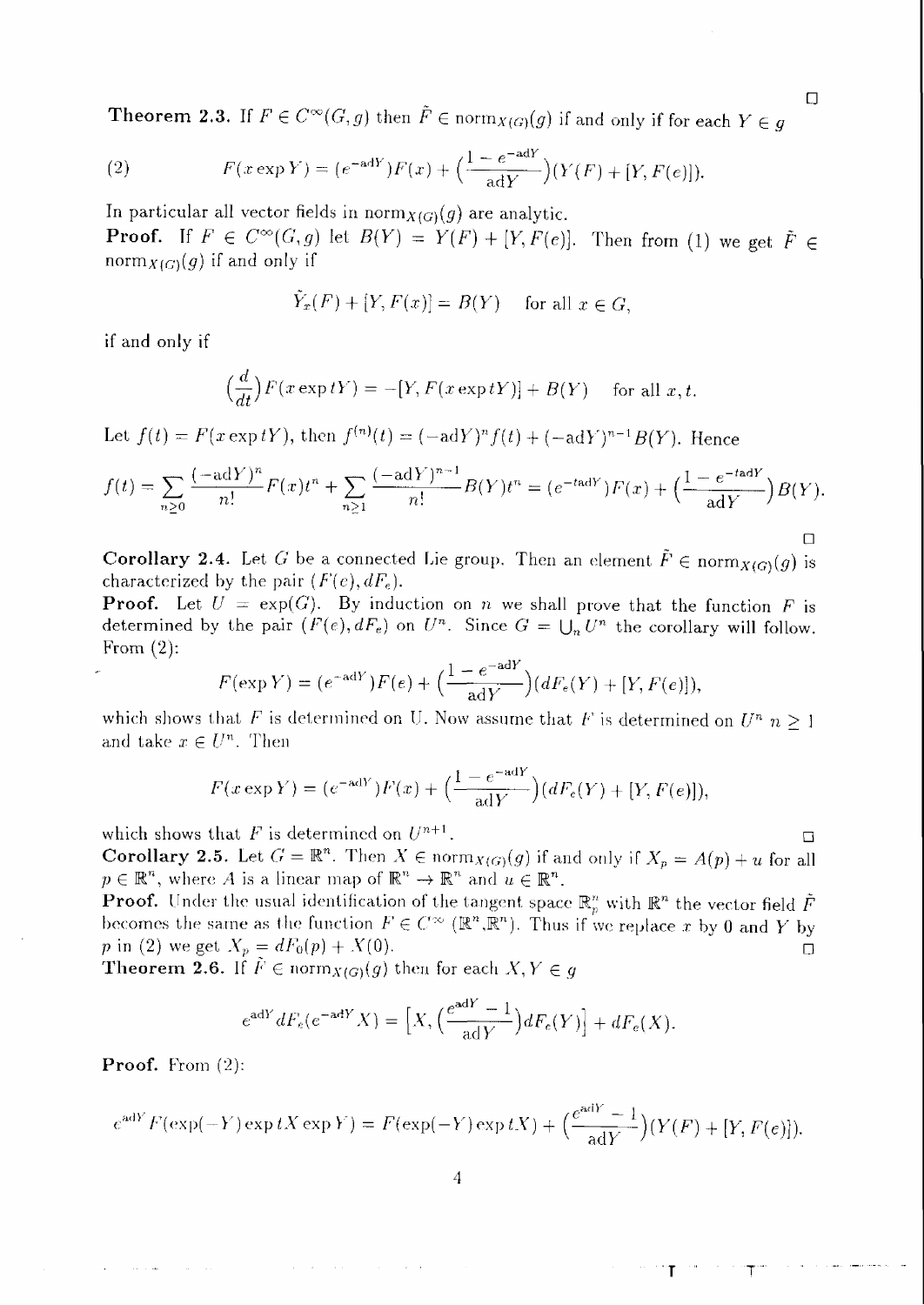$$
e^{adY}dF_e(e^{-adY}X) = \left(\frac{d}{dt}\right)_{t=0} \left((e^{-tadX})F(\exp(-Y)) + \left(\frac{1 - e^{-tadX}}{adX}\right)(X(F) + [X, F(e)])\right)
$$
  

$$
= -adXF(\exp(-Y)) + X(F) + [X, F(e)]
$$
  

$$
= -adX\left((e^{adY})F(e) + \left(\frac{1 - e^{adY}}{adY}\right)(Y(F) + [Y, F(e)])\right) + X(F) + [X, F(e)]
$$
  

$$
= \left[X, \left(\frac{e^{adY} - 1}{adY}\right)dF_e(Y)\right] + dF_e(X) .
$$

**Theorem 2.7.** For any linear map  $A: g \to g$  the following conditions are equivalent:

$$
(i) \t e^{adY} A(e^{-adY} X) = \left[ X, \left( \frac{e^{adY} - 1}{adY} \right) A(Y) \right] + A(X) \quad (X, Y \in g),
$$

(ii)  $A$  is a derivation of  $q$ .

**Proof,** (ii) follows from (i) replacing *Y* by *tY* and differentiating with respect to *t* at  $t = 0.$ 

Now assume that *A* is a derivation of *g*. Let  $\phi(t) = A(e^{t \text{ad}Y}X)$ :

$$
\frac{d\phi}{dt} = A([Y, e^{tadY}X]) = [A(Y), e^{tadY}X] + [Y, \phi(t)].
$$

Let  $\psi(t) = e^{t \text{ad}Y} \left[ X, \left( \frac{e^{-t \text{ad}Y} - 1}{\text{ad}Y} \right) A(Y) \right] + e^{t \text{ad}Y} A(X)$ :

$$
\frac{d\psi}{dt} = \text{ad}Y e^{\text{tad}Y} \Big[ X, \Big( \frac{e^{-\text{tad}Y} - 1}{\text{ad}Y} \Big) A(Y) \Big] + e^{\text{tad}Y} \Big[ X, -e^{-\text{tad}Y} A(Y) \Big] + \text{ad}Y e^{\text{tad}Y} A(X)
$$

$$
= [Y, \psi(t)] + [A(Y), e^{\text{tad}Y} X]
$$

Therefore both functions  $\phi$  and  $\psi$  satisfy the same first order linear differential equation. Since  $\phi(0) = A(X) = \psi(0)$  both functions are identical. Evaluating at  $t = -1$  we get (i).  $\Box$ 

**Lemma 2.8.** Given  $D \in g$  let us consider ad D as the vector field defined on q by  $(\text{ad}D)_X = [D, X]$ . Also let us identify D with the constant vector field defined by D:  $D_X = D$ . Let  $D, E \in g$  then

(i)  $[E, adD] = [D, E],$ 

(ii) 
$$
[\text{ad}E, \text{ad}D] = \text{ad}[D, E].
$$

**Proof.** Let  $\{x_i\}_{i=1}^n$  be a linear system of coordinates in g and let  $f \in C^{\infty}(g)$ . Then

$$
(\mathrm{ad}Df)(X) = \left(\frac{d}{dt}\right)_{t=0} f(X+t[D,X]),
$$

$$
(E(\text{ad}Df))(X) = \left(\frac{d}{ds}\right)_{s=0} (\text{ad}Df)(X+sE) = \frac{\partial^2}{\partial s \partial t} f(X+sE+t[D,X]+ts[D,E])(0,0)
$$

$$
= \sum_{j,i} \frac{\partial^2 f}{\partial x_j \partial x_i}(X) E_j[D,X]_i + \sum_i \frac{\partial f}{\partial x_i}(X)[D,E]_i
$$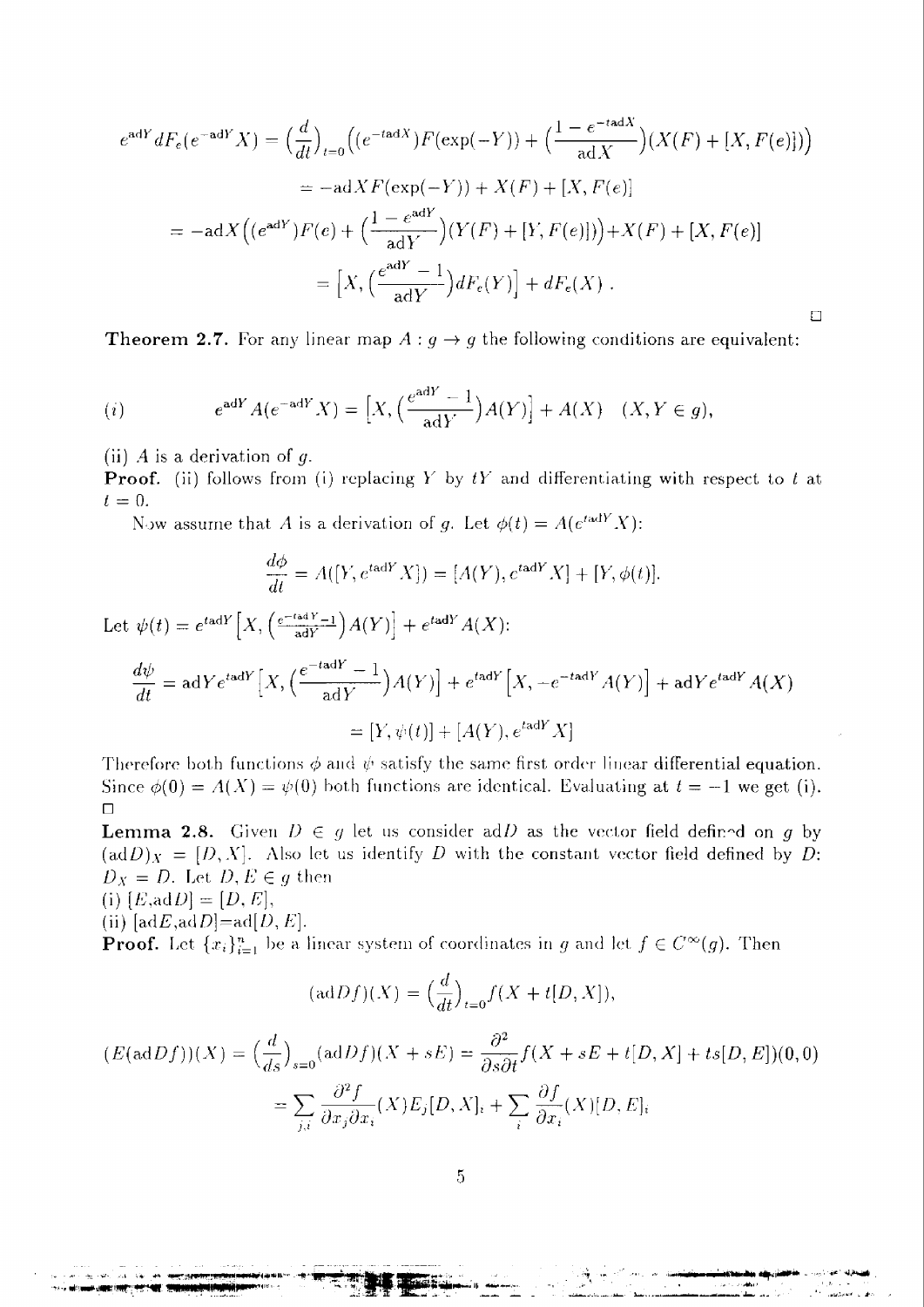$$
(Ef)(X) = \left(\frac{d}{dt}\right)_{t=0} f(X + tE),
$$

$$
(\text{ad}D(Ef))(X) = \left(\frac{d}{ds}\right)_{s=0} (Ef)(X + s[D, X]) = \frac{\partial^2}{\partial s \partial t} f(X + s[D, X] + tE)(0, 0)
$$

$$
= \sum_{j,i} \frac{\partial^2 f}{\partial x_j \partial x_i}(X)[D, X]_j E_i.
$$

Hence

$$
([E, \mathrm{ad}D]f)(X) = \sum_{i} \frac{\partial f}{\partial x_i}(X)[D, E]_i = ([D, E]f)(X).
$$

This proves (i). To prove (ii) we compute

$$
(\text{ad}E(\text{ad}Df))(X) = \left(\frac{d}{ds}\right)_{s=0} (\text{ad}Df)(X + s[E, X])
$$
  
= 
$$
\frac{\partial^2}{\partial s \partial t} f(X + s[E, X] + t[D, X] + ts[D[E, X]])(0, 0)
$$
  
= 
$$
\sum_{j,i} \frac{\partial^2 f}{\partial x_j \partial x_i}(X)[E, X]_j[D, X]_i + \sum_i \frac{\partial f}{\partial x_i}(X)[D, [E, X]]_i.
$$

Therefore

$$
([\text{ad}E, \text{ad}D]f)(X) = \sum_{i} \frac{\partial f}{\partial x_i}(X)([D, [E, X]]_i - [E, [D, X]]_i).
$$

Hence

$$
[\mathrm{ad}E, \mathrm{ad}D]_X = [D, [E, X]] - [E, [D, X]] = [[D, E], X].
$$

This completes the proof of the lemma.  $\Box$ 

**Lemma 2.9.** If  $\tilde{F} \in \text{norm}_{X(G)}(g)$ , then for all  $Y \in g$ 

$$
dF_x(\tilde{Y}_x) = [Y, F(e) - F(x)] + dF_e(Y).
$$

**Proof.** This follows immediately from (2) replacing Y by tY an differentiating with respect to  $t$  at  $t = 0$ . **Theorem 2.10.** Let  $\phi \in \partial(g)$  be a derivation of g and let  $E \in g$ . Then the distribution

 $\Delta$  in  $G \times g$  defined by

$$
\Delta_{(x,X)} = \{ (\tilde{Y}_x, [Y, E - X] + \phi(Y)) : Y \in g \}
$$

is  $C^{\infty}$ , of dimension  $n = dim.(g)$  and involutive.

**Proof.** The first two assertions are quite clear. To prove that  $\Delta$  is involutive it is enough to consider the bracket of two vector fields in *g* of the form

$$
D_j = [Y_j, E] - adY_j + \phi(Y_j) \quad j = 1, 2.
$$

Then using Lemma 2.8 we have:

$$
[D_1, D_2] = [[Y_1, E] - adY_1 + \phi(Y_1), [Y_2, E] - adY_2 + \phi(Y_2)]
$$
  
= 
$$
-[Y_2, [Y_1, E]] + [Y_1, [Y_2, E]] + ad[Y_2, Y_1] + [Y_1, \phi(Y_2)] - [Y_2, \phi(Y_1)]
$$

 $T^{\text{max}}$ 

 $\mathbf{T}$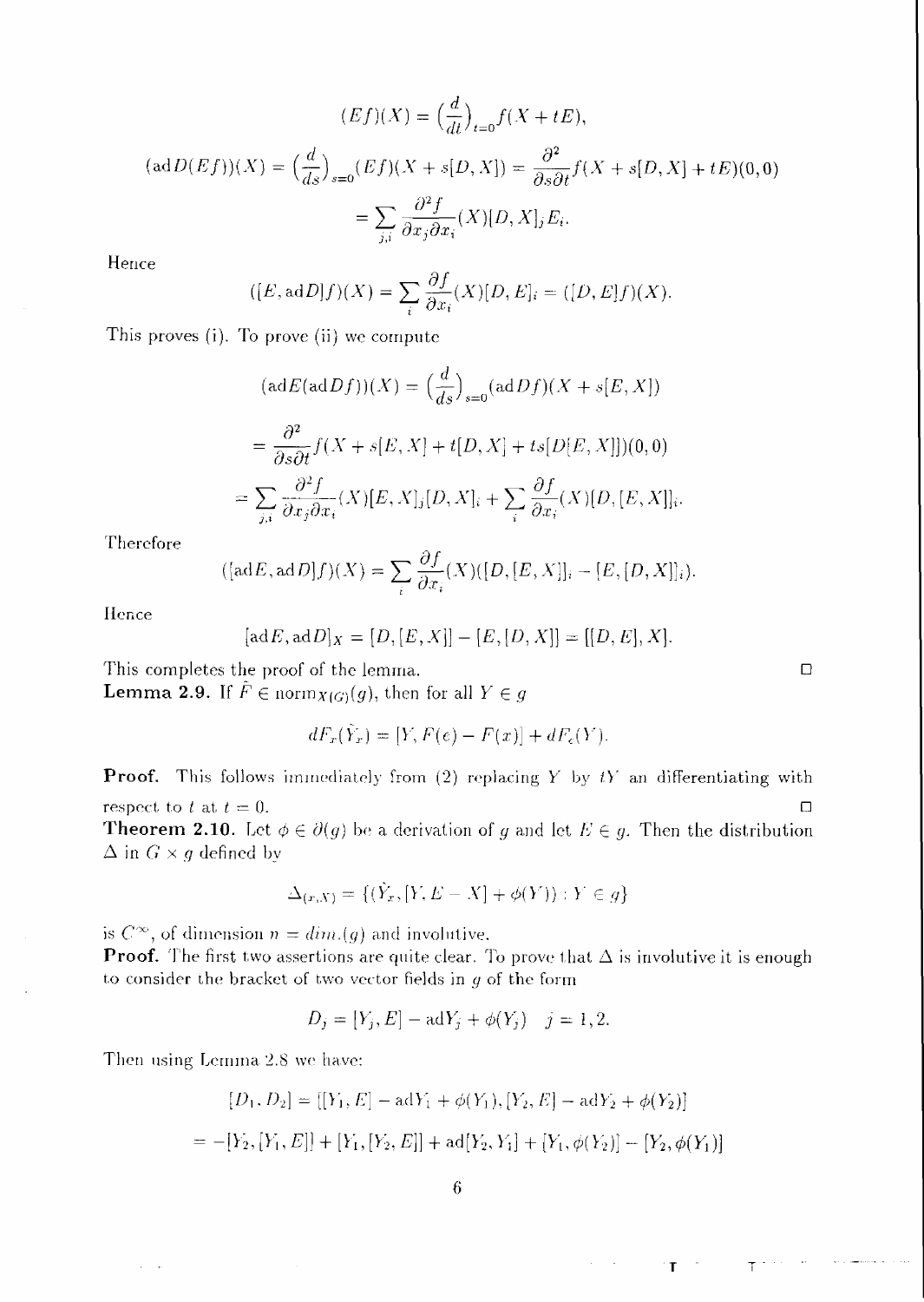$$
= [[Y_1, Y_2], E] - ad[Y_1, Y_2] + \phi([Y_1, Y_2]).
$$

The theorem is proved.

Lemma 2.11. Given  $\tilde{F}_j \in \text{norm}_{X(G)}(g),\; j=1,2$  let  $F \in C^\infty(G,g)$  be defined by

(3) 
$$
F(x) = -[F_1(x), F_2(x)] + F_1(x)(F_2) - F_2(x)(F_1) + [F_1(x), F_2(e)] - [F_2(x), F_1(e)].
$$

Then  $[F_1, F_2] = F$ . **Proof.**

$$
([\tilde{F}_1, \tilde{F}_2]f)(x) = (\tilde{F}_1(\tilde{F}_2 f))(x) - (\tilde{F}_2(\tilde{F}_1 f))(x), \quad f \in C^{\infty}(G).
$$
  

$$
(\tilde{F}_1(\tilde{F}_2 f))(x) = \left(\frac{d}{ds}\right)_{s=0} (\tilde{F}_2 f)(x \exp sF_1(x))
$$
  

$$
= \left(\frac{d}{ds}\right)_{t=0} (F_2(x \exp sF_1(x)f)(x \exp sF_1(x))
$$
  

$$
= \left(\frac{d}{ds}\right)_{s=0} (F_2(x \exp sF_1(x))f)(x) + \left(\frac{d}{ds}\right)_{s=0} (\widetilde{F(x)}f)(x \exp sF_1(x))
$$

From (2):

$$
\left(\frac{d}{ds}\right)_{s=0} F_2(x \exp sF_1(x)) = \left(\frac{d}{ds}\right)_{s=0} \left( \left(e^{-sadF_1(x)}\right) F_2(x) + \left(\frac{1 - e^{-sadF_1(x)}}{adF_1(x)}\right) \left(F_1(x)(F_2) + [F_1(x), F_2(e)]\right) \right)
$$

$$
= -[F_1(x), F_2(x)] + F_1(x)(F_2) + [F_1(x), F_2(e)].
$$

Therefore

$$
(\tilde{F}_1(\tilde{F}_2f))(x) = -([F_1(x), F_2(x)]f)(x) + (F_1(x)(F_2)f)(x) + ([F_1(x), F_2(e)]f)(x) + ([\tilde{F_1(x)}(F_2(x)f))(x).
$$
  
Then

Then

$$
([\tilde{F}_1, \tilde{F}_2]f)(x) = -([F_1(x), \tilde{F}_2(x)]f)(x) + ((F_1(x)(\tilde{F}_2) - F_2(x)(\tilde{F}_1))f)(x) + (([F_1(x), \tilde{F}_2(e)] - [F_2(x), \tilde{F}_1(e)])f)(x).
$$

This completes the proof.  $\Box$ 

**Theorem 2.12.** Let  $\Phi : \text{norm}_{X(G)}(g) \to g \otimes gl(g)$  be the linear map defined by  $\Phi(\tilde{F}) =$  $(F(e),-dF_e)$ . Then

(i) $\Phi$  is a Lie algebra homomorphism of norm $_{X(G)}(g)$  into the semidirect product  $g \otimes \partial(g)$ . (ii) If G is connected then  $\Phi: \text{norm}_{X(G)}(g) \to g \otimes \partial(g)$  is an injective homomorphism. (iii) If G is connected and simply connected then  $\Phi : \text{norm}_{X(G)}(g) \to g \otimes \partial g$  is a surjective isomorphism.

**Proof.** From Theorem 2.6 and 2.7 we know that  $\Phi$  maps norm $_{X(G)}(g)$  into  $g \otimes \partial(g)$ . Now given  $\tilde{F}_j \in \text{norm}_{X(G)}(g), j = 1,2$  let  $F \in C^{\infty}(G,g)$  be defined by (3). Then

$$
dF_e(Y) = -[(dF_1)_e(Y), F_2(e)] - [F_1(e), (dF_2)_e(Y)] + (dF_1)_e(Y)(F_2) - (dF_2)_e(Y)(F_1)
$$
  
+ 
$$
[(dF_1)_e(Y), F_2(e)] - [(dF_2)_e(Y), F_1(e)]
$$
  
= 
$$
(dF_1)_e(Y)(F_2) - (dF_2)_e(Y)(F_1)
$$
  
= 
$$
(dF_2)_e(dF_1)_e(Y) - (dF_1)_e(dF_2)_e(Y)
$$
  
= 
$$
-[ (dF_1)_e, (dF_2)_e](Y).
$$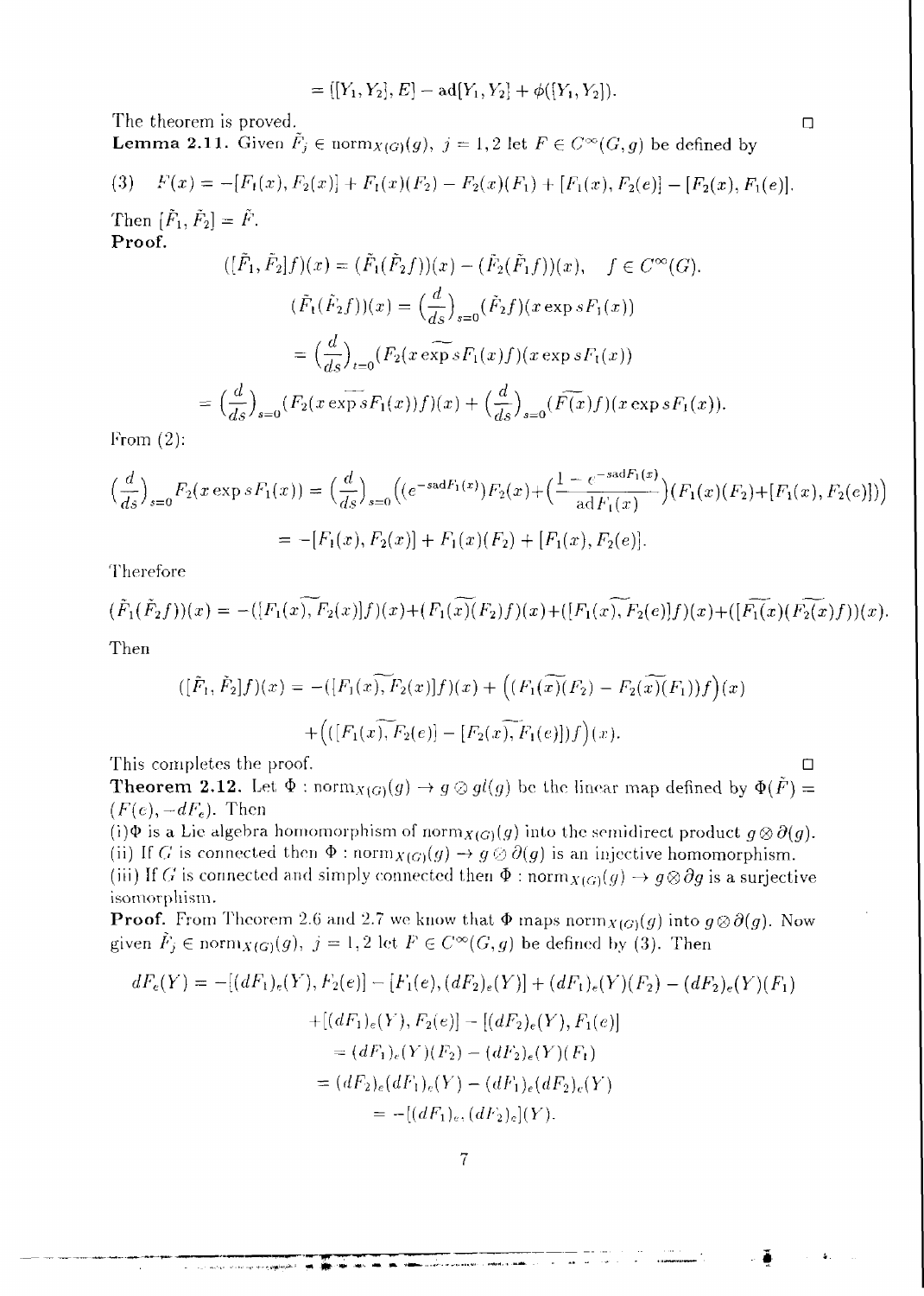Also

$$
F(e) = F_1(e)(F_2) - F_2(e)(F_1) + [F_1(e), F_2(e)] = (dF_2)_e(F_1(e)) - (dF_1)_e(F_2(e)) + [F_1(e), F_2(e)].
$$
  
Let  $\phi_1 = (dF_1) - F_1 = F(e)$ ,  $\phi_1 = 1, 2$ . Then from Lemma 2.11.

 $(- (dF_j)_e, E_j = F_j(e), j = 1, 2.$  Then from Lemma 2.11:

$$
\Phi([F_1, F_2]) = (F(e), -dF_e) = ([E_1, E_2] + \phi_1(E_2) - \phi_2(E_1), [\phi_1, \phi_2]),
$$

which proves (i).

The second statement is a direct consequence of Corollary 2.1.

To prove (iii) let us start with a pair  $(E, \phi) \in g \times \partial(g)$ . Then let us consider the involutive distribution  $\Delta$  on  $G \times g$  defined in Theorem 2.10. Let  $\iota : M_{(x,X)} \to G \times g$  be the maximal connected integral submanifold of  $\Delta$  through the point  $(x, X)$ .

Let

$$
\psi(t) = (e^{-t \text{ad}Y})X + \left(\frac{1 - e^{-t \text{ad}Y}}{\text{ad}Y}\right)(\phi(Y) + [Y, E])
$$

Then  $\psi(0) = X$  and

$$
\psi'(t) = [Y, E - \psi(t)] + \phi(Y).
$$

Therefore  $\psi(t)$  is the integrable curve of  $D \in X(g)$  defined by  $D_Z = [Y, E - Z] + \phi(Y)$ through the point X. Now if we put  $\gamma(t) = (x \exp(tY), \psi(t))$  then  $\gamma(0) = (x, X)$  and  $\gamma'(t) = (Y_{x\exp(tY)}, \psi'(t)).$  Hence  $\gamma(t)$  is the integrable curve of  $(Y,D)\in X(G\times g),$  defined by  $(\tilde{Y}, D)_{(z,Z)} = (\tilde{Y}_z, D_Z)$ , through the point  $(x, X)$ . Since  $(\tilde{Y}, D) \in \Delta$  we have that  $\gamma(t) \in M_{(x,X)}$  for all t. Thus for all  $Y \in g$  we have

$$
(x \exp Y, (e^{-adY})X + (\frac{1 - e^{-adY}}{adY})(\phi(Y) + [Y, E]) \in M_{(x,X)}
$$

Now let  $\iota : M \to G \times g$  be the maximal connected integral submanifold of  $\Delta$  through the point  $(e, E)$ . Let  $\pi_j$  be the projection map of  $G \times g$  into the j-factor  $j = 1, 2$ . Let  $p = \pi_1 \cdot \iota$ . Then

$$
dp_{(x,X)}(\tilde{Y}_x,[Y,E-X]+\phi(Y))=\tilde{Y}_x
$$

which shows that  $p : M \to G$  is a regular map. Moreover we shall prove that p is a covering. Let V and U be respectively symmetric open neighborhoods of 0 in  $q$  and of  $e$ in G, such that  $\exp: V \to U$  is a diffeomorphism. Given  $(x, X) \in M$  let  $s: xU \to M$  be defined by

$$
s(x \exp Y) = \left(x \exp Y, (e^{-adY})X + \left(\frac{1 - e^{-adY}}{adY}\right)(\phi(Y) + [Y, E])\right) \in M_{(x,X)}, \quad Y \in V.
$$

Then s is a local section of  $p : M \to G$  through  $(x, X)$  defined on  $xU$ .

 $\sim 10^6$ 

 $\sim 10^{-1}$ 

Now let us prove that  $p(M) = G$ . If  $x \in p(M)$  then the existence of *s* implies that  $xU \subset p(M)$ . Then by induction on *n* it follows that  $U^n \subset p(M)$ . Hence  $p(M) = G$ because G is connected.

For  $x \in G$  let  $p^{-1}(x) = \{X_{\alpha}\}_{\alpha \in A}$ . Set  $s_{\alpha}$  be the local section on  $xU$  through  $(x, X_{\alpha})$ . Then

$$
p^{-1}(xt^{j}) = \bigcup_{\alpha \in A} s_{\alpha}(xt^{j}).
$$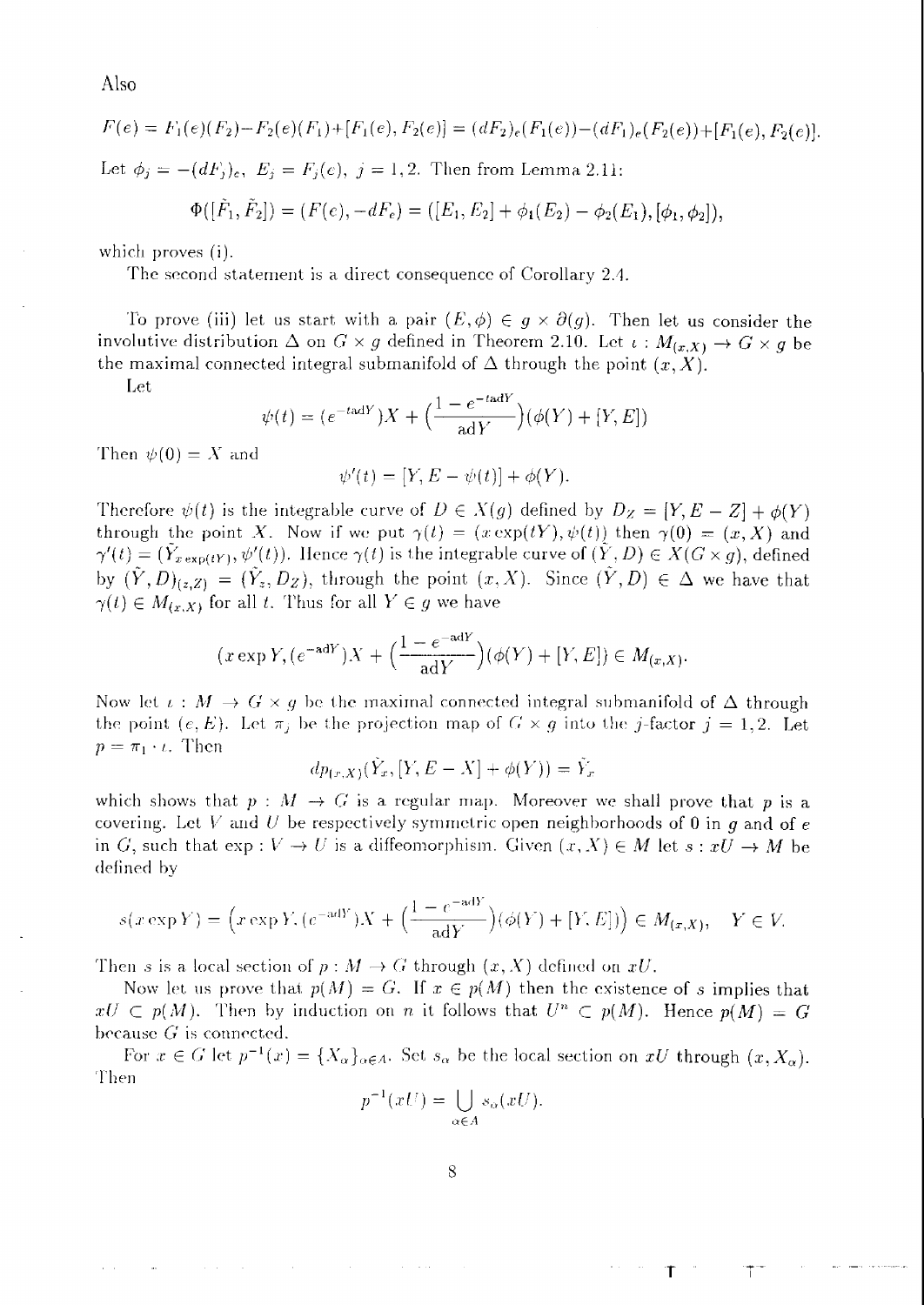In fact if  $(x \exp Y, Z) \in M$ ,  $Y \in V$  let  $\sigma$  be the local section defined on  $(x \exp Y)U$  through  $(x \exp Y, Z)$ . Then if  $(x, X_\alpha) = \sigma(x)$  we have  $(x \exp Y, Z) = s_\alpha(x \exp Y)$ .

On the other hand if  $\alpha \neq \beta$  then  $s_{\alpha}(xU)$  and  $s_{\beta}(xU)$  are disjoint. In fact  $s_{\alpha}(x \exp Y) =$  $s_{\beta}(x \exp Z)$   $(Y, Z \in V)$  implies  $Y = Z$  and  $(e^{-a\tilde{d}Y})X_{\alpha} = (e^{-a dY})X_{\beta}$  which is impossible because  $X\alpha \neq X_{\beta}$ . Since  $p : s_{\alpha}(xU) \rightarrow xU$  is a diffeomorphism,  $p : M \rightarrow G$  is a covering map.

Since *G* is simply connected  $p : M \to G$  is a diffeomorphism. Moreover, let  $X =$  $\pi_2(p^{-1}(x))$  then

$$
(dp^{-1})_{x}(\tilde{Y}_{x}) = (\tilde{Y}_{x}, [Y, E - X] + \phi(Y)).
$$

Let  $F = \pi_2 \cdot p^{-1}$ . Then  $F(e) = E$  and

$$
dF_x(\tilde{Y}_x) = d\pi_2(\tilde{Y}_x, [E - X] + \phi(Y)) = [Y, F(e) - F(x)] + \phi(Y).
$$

In particular  $dF_e = \phi$ .

Let  $\lambda(t) = F(x \exp tY)$  and

$$
\psi(t) = (e^{-tadY})F(x) + \left(\frac{1 - e^{-tadY}}{adY}\right)(Y(F) + [Y, F(e)])
$$

Then

$$
\lambda'(t) = [Y, F(e) - \lambda(t)] + \phi(Y)
$$
  

$$
\psi'(t) = [Y, F(e) - \psi(t)] + \phi(Y).
$$

Since  $\lambda(0) = F(x) = \psi(0)$  it follows that  $\lambda(t) = \psi(t)$ . Hence applying Theorem 2.3  $\tilde{F} \in \text{norm}_{X(G)}(g)$ , completing the proof of the theorem.

**Theorem 2.13.** Let  $\pi: G_1 \to G$  be a covering homomorphism of connected Lie groups and let  $K = \ker \pi$ . Then  $\tilde{F}_1 \in \operatorname{norm}_{X(G_1)}(g)$  is  $\pi$ - related to some  $\tilde{F} \in X(G)$  if and only if  $F_1(k) = F_1(e)$  for all  $k \in K$ . In this case  $\tilde{F} \in \text{norm}_{X(G)}(g)$  and  $\Phi(\tilde{F}_1) = \Phi(\tilde{F})$ .

**Proof.** First of all  $\tilde{F}_1 \in X(G_1)$  and  $\tilde{F} \in X(G)$  are  $\pi$ -related if and only if  $F_1 = F \cdot \pi$ . In fact:

$$
d\pi_x(F_1)_x = d\pi_x dL_x(F_1(x)) = dL_{\pi(x)}(F_1(x)),
$$
  
= 
$$
dL_{\pi(x)}(F(\pi(x))).
$$

Therefore,  $d\pi_x(\tilde{F}_1)^{\dagger} = \tilde{F}_{\pi(x)}$  if and only if  $F_1(x) = F(\pi(x)).$ 

Now we shall prove  $F_1 = F \cdot \pi$  if and only if  $F_1(k) = F_1(e)$  for all  $k \in K$ . It is enough to prove that  $F_1(k) = F_1(e)$  for all  $k \in K$  implies that  $F_1 = F \cdot \pi$ , since the other implication is obvious. From (2):

$$
F_1(k \exp Y) = (e^{-adY})F_1(k) + \left(\frac{1 - e^{-adY}}{adY}\right)(Y(F) + [Y, F(e)]) = F_1(\exp Y).
$$

Therefore  $F_1^{l(k)}$  and  $F_1$  coincide in a neighborhood of  $e \in G_1$ , since both are analytic they coincide everywhere. Hence if  $x, y \in G_1$  and  $\pi(x) = \pi(y)$  then  $y = kx$  for some  $k \in K$ . Thus  $F_1(y) = F_1(x)$  which implies that there is  $F \in C^{\infty}(G)$  such that  $F_1 = F \cdot \pi$ .

The last assertion follows from Theorem 2.3 or from the fact that the left-invariant vector field  $\tilde{X}_1 \in X(G_1)$  and  $\tilde{X} \in X(G)$  generated by the same  $X \in q$  are  $\pi$ -related.  $\Box$ 

Let G be a connected and simply connected Lie group. Then the map  $\delta : \text{Aut}(G) \rightarrow$ Aut(g) given by  $\delta(\varphi) = (d\varphi)_e$  is a surjective isomorphism. Since Aut(g) is a closed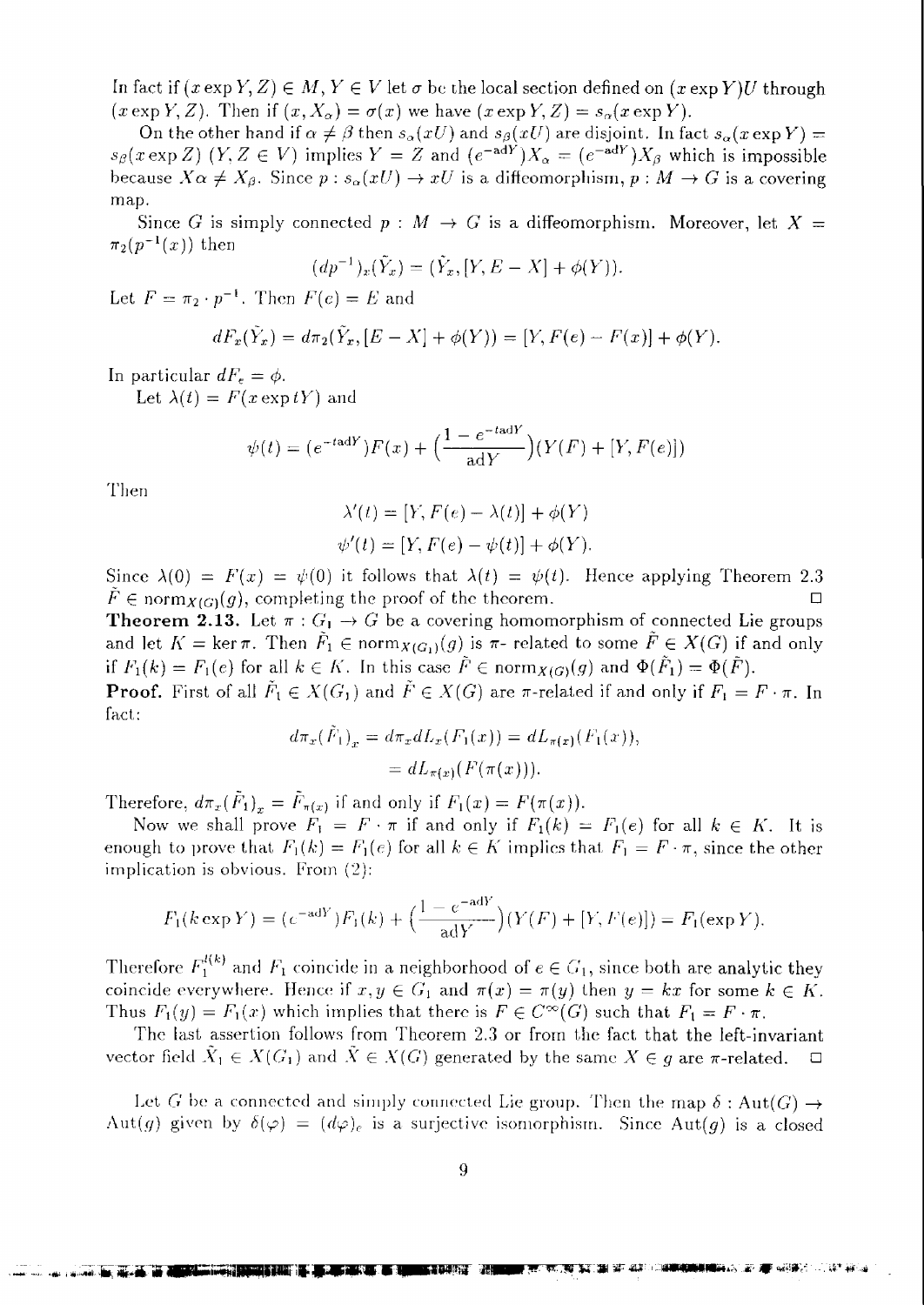subgroup of *GL(g)* it has a unique structure of a topological Lie subgroup of *GL(g).* Moreover its Lie algebra is  $\partial(q)$ . Hence Aut(G) inherits a unique Lie group structure making  $\delta$  and isomorphism of Lie groups. We shall identify the Lie algebra of Aut*(G)* with  $\partial(g)$  via  $(d\delta)_e$ , and we shall denote by Exp :  $\partial(g) \to \text{Aut}(G)$  the corresponding exponential map. Now let  $\pi: G_1 \to G$  be a universal covering homomorphism of a connected Lie group G, and let  $K = \ker \pi$ . Then the group  $\mathrm{Aut}(G)$  of all Lie automorphisms of G can be identified with  $\{\varphi \in \text{Aut}(G_1) : \varphi(K) \subset K\}$ . In this way  $\text{Aut}(G)$  inherits a Lie structure which makes it isomorphic to  $\{\varphi \in Aut(G_1) : \varphi(K) \subset K\}$  with its unique structure of a topological Lie subgroup of  $\text{Aut}(G_1)$ . We shall identify the Lie algebra  $\text{aut}(G)$  of  $\text{Aut}(G)$ with a Lie subalgebra of  $\partial(g)$  and we shall also denote by Exp :  $\text{aut}(G) \to \text{Aut}(G)$  the corresponding exponential map. Then for any  $\phi \in \text{aut}(G)$  and  $X \in g$  we have

$$
(d\mathrm{Exp}\phi)_e = e^{\phi},
$$

and

(4) 
$$
(\text{Exp}\phi)(\exp X) = \exp((d\text{Exp}\phi)_e X) = \exp(e^{\phi}(X)).
$$

**Theorem 2.14.** Suppose G is a connected Lie group with Lie algebra q. If  $X \in q$  and  $\phi \in \text{aut}(G)$  then there are vector fields  $\tilde{X}, \tilde{F} \in \text{norm}_{X(G)}(g)$  such that  $\Phi(\tilde{X}) = (X, 0)$  and  $\Phi(\tilde{F}) = (0,-\phi).$  Then the corresponding one parameter groups  $\tilde{X}_t, \tilde{F}_t$  of diffeomorphisms of  $G$  are given by

$$
\tilde{X}_t(x) = x \exp tX
$$
  

$$
\tilde{F}_t(x) = (\text{Exp}t\phi)(x),
$$

for all  $x \in G$  and  $t \in \mathbb{R}$ .

**Proof.** Since  $R_{\text{expt}}$  and  $\text{Exp}(t\phi)$  are one parameter groups of diffeomorphisms of *G* (or  $G_1$ ) it is enough to compute the associated vector fields. Let us first take  $x(t) = x \exp tX$ . Then  $\dot{x}(0) = dL_x(X)$ . Since the constant function  $X(x) = X$  satisfies (2) and  $\Phi(X) =$  $(X,0)$  it follows that  $\tilde{X}_T = dL_x(X)$  is the left invariant vector field such that  $\tilde{X}_e = X$  and  $\dot{x}(0) = X_x$ , which proves the first assertion.

Let us now consider the vector fields  $\tilde{H}_1 \in X(G_1)$  and  $\tilde{H} \in X(G)$  corresponding to Expt $\phi$ . Take  $x_1 \in G_1$  and consider  $x_1(t) = (\text{Exp}(t)(x_1))$  for  $x_1 = \exp X$ . Then using (4) and Theorem 1.7 of [2]:

$$
\dot{x}_1(0) = \left(\frac{d}{dt}\right)_{t=0} (\text{Expt}\phi)(x_1) = \left(\frac{d}{dt}\right)_{t=0} \exp(e^{t\phi}(X))
$$

$$
= d \exp_X(\phi(X)) = (dL_{x_1})_e \left(\frac{1 - e^{-adX}}{adX}\right) (\phi(X)).
$$

Then the analytic function  $H_1 \in C^\infty(G_1)$  which corresponds to the vector field  $\tilde{H}_1$  satisfies

$$
H_1(\exp X) = \Big(\frac{1 - e^{-adX}}{adX}\Big)(\phi(X)), \quad X \in g.
$$

From (2) the analytic function  $F_1$  corresponding to  $\tilde{F}_1 = \Phi^{-1}(0, -\phi)$  also satisfies

$$
F_1(\exp X) = \Big(\frac{1 - e^{-adX}}{adX}\Big)(\phi(X)), \quad X \in g.
$$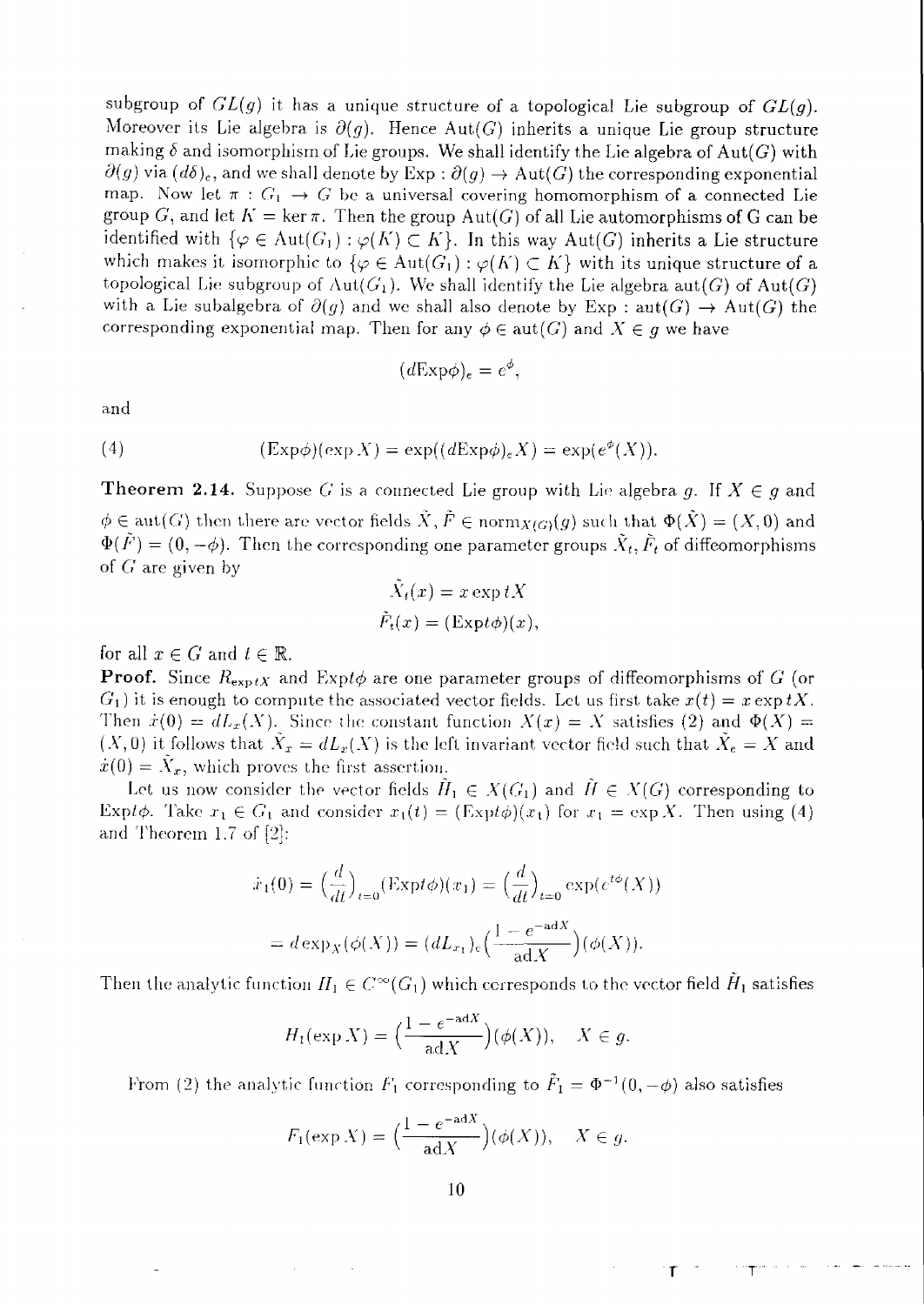Therefore  $F_1(x_1) = H(x_1)$  for all  $x_1 \in G$ . But

(5) 
$$
d\pi_{x_1}(\tilde{F}_1)(x_1) = \left(\frac{d}{dt}\right)_{t=0} \pi(\text{Exp}t\phi(x_1)) = \left(\frac{d}{dt}\right)_{t=0} (\text{Exp}t\phi(\pi(x_1))).
$$

Therefore (Theorem 2.13) there exists  $\tilde{F} \in \text{norm}_{X(G)}(g)$   $\pi$ -related to  $\tilde{F}_1$  and  $\Phi(\tilde{F}_1)$  $\Phi(\tilde{F}) = (0, -\phi)$ . Moreover from (5) it follows that  $Expt\phi$  is the one parameter group of diffeomorphisms of G associated to  $\tilde{F}$ , as we wanted to prove.

Let  $\iota$  : norm $\chi_{(G)}(q) \to \text{norm}_{\chi(G_1)}(q)$  be defined by  $\iota(\tilde{F}) = \widetilde{F \cdot \pi}$ . Then from Theorem 2.12 it follows that  $i$  is an injective homomorphism of Lie algebras and that the following diagram commutes:

$$
\begin{array}{ccc}\n\operatorname{norm}_{X(G_1)}(g) & \longrightarrow & g \otimes \partial(g) \\
\iota \uparrow & & \uparrow \operatorname{id} \\
\operatorname{norm}_{X(G)}(g) & \longrightarrow & g \otimes \partial(g)\n\end{array}
$$

**Theorem 2.15.** Let  $\pi: G_1 \to G$  be a universal covering homomorphism of a connected Lie group G. Then  $\Phi$  maps norm<sub> $X(G)(g)$ </sub> isomorphically onto  $g \otimes \text{aut}(G)$ . Moreover if  $i : g \otimes \text{aut}(G) \rightarrow g \otimes \partial(g)$  denotes the inclusion map then we have the following commutative diagram:

$$
\begin{array}{ccc}\n\operatorname{norm}_{X(G_1)}(g) & \longrightarrow & g \otimes \partial(g) \\
\iota \uparrow & & \uparrow i \\
\operatorname{norm}_{X(G)}(g) & \longrightarrow & g \otimes \operatorname{aut}(G)\n\end{array}
$$

**Proof.** The only thing that remains to be proved is that  $\Phi(\text{norm}_{X(G)}(g)) \subset g \otimes \text{aut}(G)$ . Let  $\tilde{F} \in \text{norm}_{X(G)}(g)$  and let  $\Phi(\tilde{F}) = (E, \phi)$ . Since  $g \otimes \text{aut}(G) \subset \Phi(\text{norm}_{X(G)}(g))$ (Theorem 2.14) we may assume that  $\Phi(\tilde{F}) = (0, \phi)$ . Now let  $\tilde{F}_1 = \iota(\tilde{F})$ . Given  $k \in K$ by the same Theorem 2.14 we know that  $x_1(t) = (\text{Exp}(t)/k)$  is the integral curve of  $\tilde{F}_1$ through the point k. But  $(F_1)_k = (dL_k)_e F_1(e) = 0$ . Therefore  $x_1(t) = k$  for all  $t \in \mathbb{R}$ . Hence

$$
e = \pi(x_1(t)) = \pi((\text{Expt}\phi)(k))
$$

for all  $t \in \mathbb{R}$ . In other words  $Exp(t\phi) \in Aut(G)$  for all  $t \in \mathbb{R}$ ; thus  $\phi \in aut(G)$ . The theorem is proved.  $\Box$ 

Let *Dif(G)* denote the group of all diffeomorphisms of *G.* Let us now consider the map  $\alpha$  :  $G \otimes \text{Aut}(G) \to \text{Diff}(G)$  defined by  $\alpha(x, \Gamma) = R_{x^+1} \cdot \Gamma$ , and let  $\text{Exp}: \text{norm}_{X(G)}(g) \to$  $Diff(G)$  be defined by requiring the commutativity of the following diagram:

$$
\begin{array}{ccc}\n\operatorname{norm}_{X(G)}(g) & \longrightarrow & g \otimes \operatorname{aut}(G) \\
\operatorname{Exp} \downarrow & & \downarrow \operatorname{Exp} \\
\hline\nDi{f(G)} & \longleftarrow & G \otimes \operatorname{Aut}(G)\n\end{array}
$$

**Theorem 2.16.** (i) The map  $\alpha$  :  $G \otimes \text{Aut}(G) \rightarrow Diff(G)$  is an injective group homomorphism.

(ii) The one parameter group  $\tilde{F}_t$  of diffeomorphisms of G associated to  $\tilde{F} \in \text{norm}_{X(G)}(q)$ is given by

$$
\tilde{F}_t = \operatorname{Exp}(-t\tilde{F}).
$$

 $\mathcal{O}(\sqrt{2\pi})$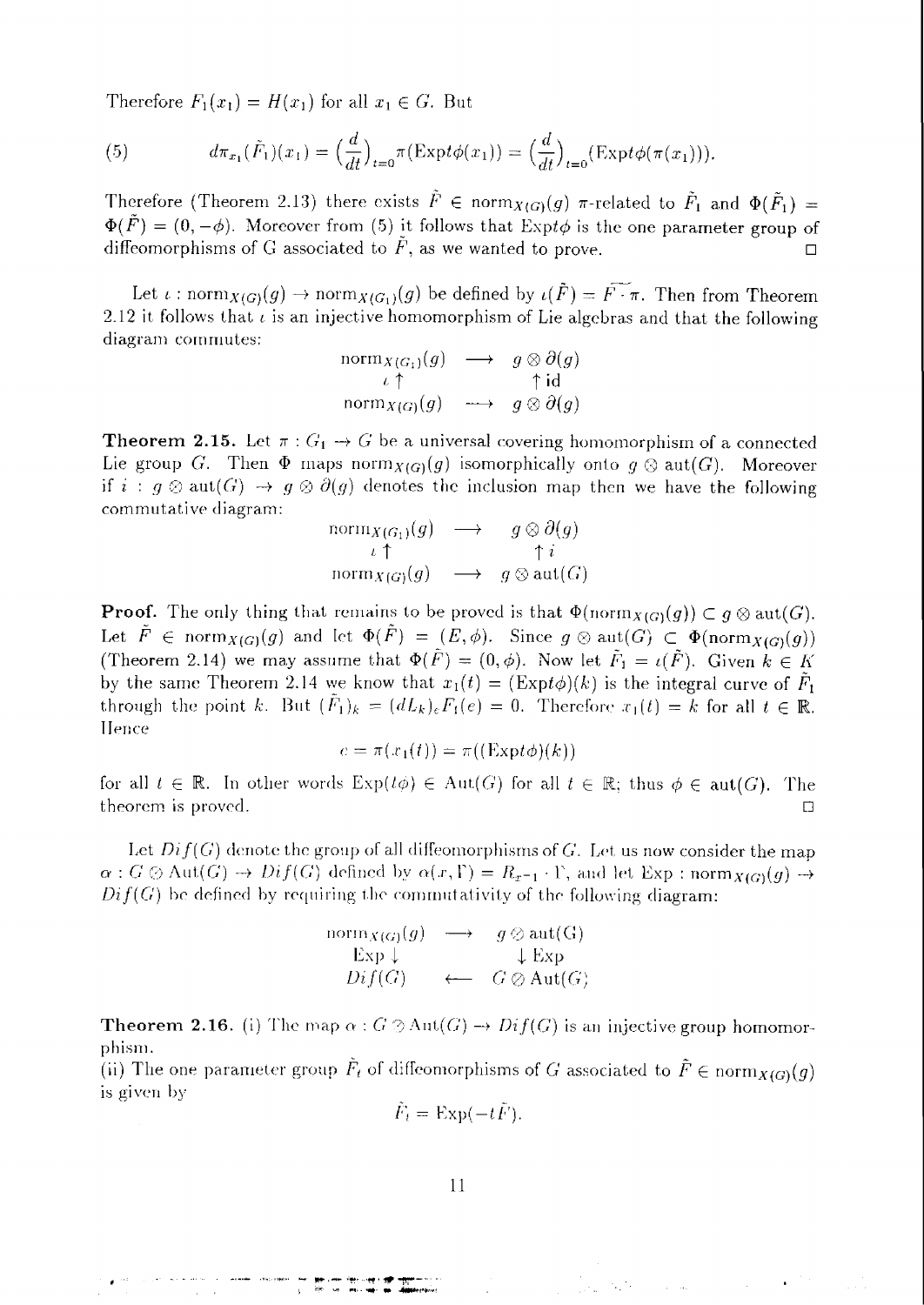In particular all vector fields in norm $\chi_{(G)}(q)$  are complete. **Proof.** Let us prove (i):

 $\alpha$ 

$$
\alpha((x, \Gamma)(y, \Psi)) = \alpha(x\Gamma(y), \Gamma\Psi) = R_{((x\Gamma(y))^{-1}}\Gamma\Psi,
$$
  
\n
$$
R_{(x\Gamma(y))^{-1}} = R_{x^{-1}}R_{\Gamma(y))^{-1}} = R_{x^{-1}}(\Gamma R_{y^{-1}}\Gamma^{-1}),
$$
  
\n
$$
((x, \Gamma)(y, \Psi)) = R_{x^{-1}}(\Gamma R_{y^{-1}}\Gamma^{-1})\Gamma\Psi = \alpha(x, \Gamma)\alpha(y, \Psi)
$$

Moreover  $\alpha$  is injective, since  $\alpha(x,\Gamma) = I$  implies  $e = R_{x^{-1}}\Gamma(e) = x^{-1}$ , and therefore  $I = \alpha(e, \Gamma) = \Gamma$ .

(ii) Since  $Exp(-t\tilde{F})$  is a one parameter group of diffeomorphisms of G it is enough to compute the associated vector field  $\tilde{H} \in X(G)$ . Take  $x = \exp X, X \in g$  and consider  $x(t) = \text{Exp}(-t\tilde{F})(x)$ . Let  $\Phi(\tilde{F}) = (E,\phi)$  and let  $\text{Exp}(-t(E,\phi)) = (g(t), \Gamma(t))$ . Then

(6) 
$$
x(t) = \text{Exp}(-t(E,\phi))(x) = (R_{g(t)^{-1}}\Gamma(t))(x) = (\Gamma(t)(x))g(t)^{-1}.
$$

Now let  $\mu$  :  $G \times Aut(G) \rightarrow G$  be defined by  $\mu(x,\Gamma) = \Gamma(x)$ . Then using (4)

$$
\left(\frac{d}{dt}\right)_{t=0} \Gamma(t)(x) = d\mu_{(x,I)}(0, \dot{\Gamma}(0)) = d\mu_{(x,I)}(0, -\phi)
$$

$$
= \left(\frac{d}{dt}\right)_{t=0} \mu(x, \text{Exp}(-t\phi)) = \left(\frac{d}{dt}\right)_{t=0} (\text{Exp}(-t\phi))(\exp X)
$$

$$
= \left(\frac{d}{dt}\right)_{t=0} \exp(e^{-t\phi}(X)) = d\exp_X(-\phi(X))
$$

Going back to  $(6)$  and applying Theorem 1.7 of  $[2]$ :

$$
\dot{x}(0) = \left(\frac{d}{dt}\right)_{t=0} \Gamma(t)(x) + dL_x(E) = (dL_x)_e \left(\frac{1 - e^{-adX}}{adX}\right) (-\phi(X) + E).
$$

Then the analytic function  $H \in C^{\infty}(G, g)$  which corresponds to the vector field  $\tilde{H}$  satisfies

$$
H(\exp X) = \left(\frac{1 - e^{-adX}}{adX}\right)(-\phi(X) + E), \quad X \in g.
$$

From (2) the analytic function  $F$  corresponding to  $\tilde{F}$  also satisfies

$$
F(\exp X) = \left(\frac{1 - e^{-adX}}{adX}\right)(-\phi(X) + E), \quad X \in g.
$$

Therefore  $F(x) = H(x)$  for all  $x \in G$ . This completes the proof of the theorem.  $\square$ 

For  $\tilde{F} \in \operatorname{norm}_{X(G)}(g)$  let  $\Phi(\tilde{F}) = (E,\phi).$  Now using the Baker-Campbell-Hausdorff formula,  $[7]$  we shall obtain an explicit expression for the integrable curves of  $\tilde{F}$ .

To this end let  $g(z) = (1 - e^{-z})/z$ . Then g is an entire function on C. Put  $f(z) =$  $g(z)^{-1} - z/2$ . Then f is analytic in a neighborhood of  $z = 0$ ,  $f(0) = 1$ , and f is even. We write

$$
f(z) = 1 + \sum_{p=1}^{\infty} K_{2p} z^{2p}.
$$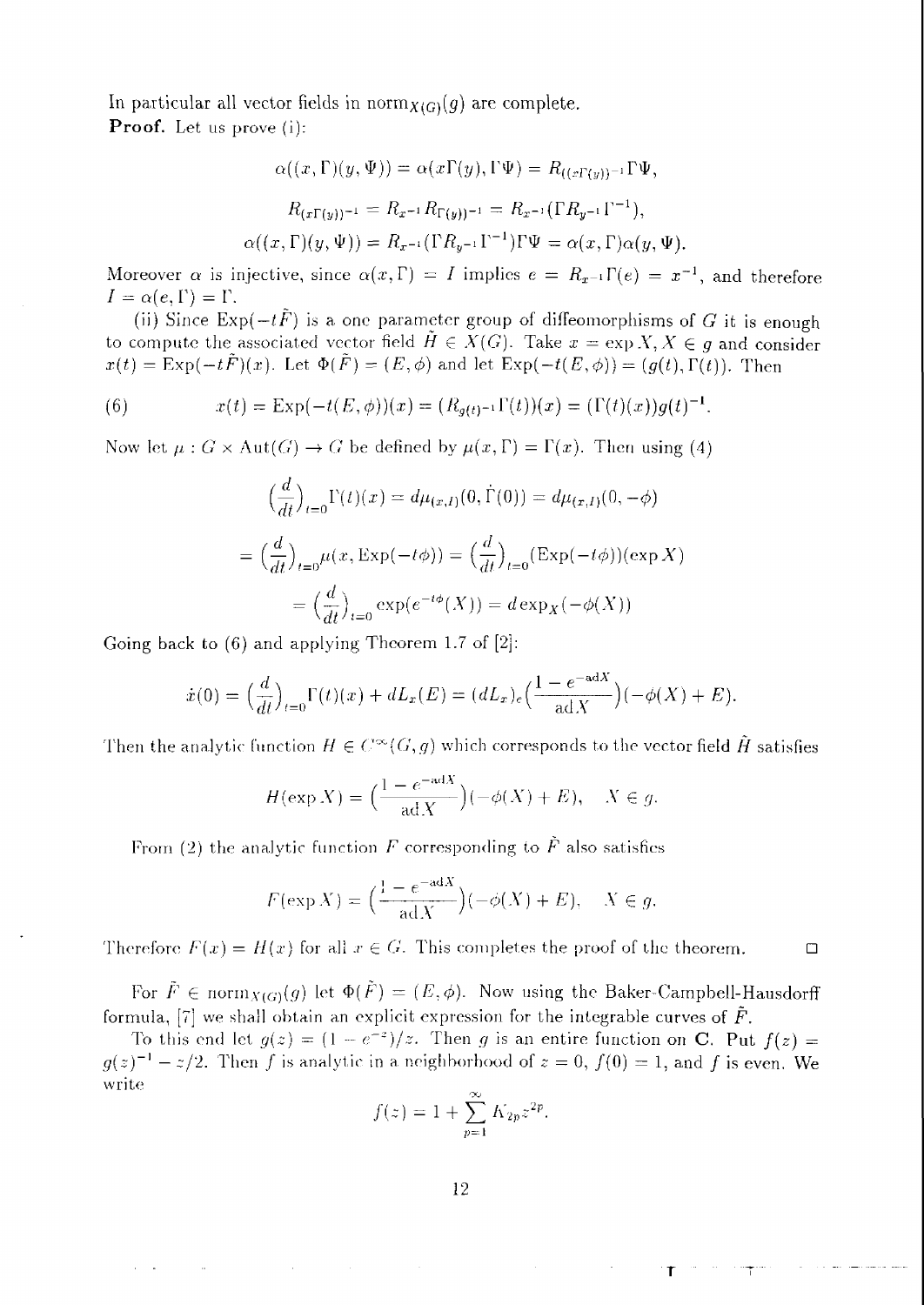Then it is easy to verify that the  $K_{2p}$ 's are all rational numbers. Now define  $d_1(E,\phi) = E$ and  $d_n(E,\phi)$   $n\geq 1$  by the recursion formula

$$
(n+1)d_{n+1}(E,\phi) = \frac{1}{2}[E,d_n(E,\phi)] + \phi(d_n(E,\phi))
$$

(7) 
$$
+ \sum_{2 \leq 2p \leq n} K_{2p} \sum_{k_1, ..., k_{2p} > 0, k_1 + ... + k_{2p} = n} [d_{k_1}(E, \phi), [\cdots [d_{k_{2p}}(E, \phi), E] \cdots].
$$

Then for each  $n \geq 1$ ,  $d_n$  is a polynomial map of  $g \otimes \partial g$  into g homogeneous of degree n. In particular we have

$$
d_2(E,\phi) = \frac{1}{2}\phi(E), \quad d_3(E,\phi) = \frac{1}{12}[E,\phi(E)] + \frac{1}{6}\phi^2(E), \quad d_4(E,\phi) = \frac{1}{24}[E,\phi^2(E)] + \frac{1}{24}\phi^3(E).
$$

Moreover the series

$$
\sum_{n=1}^{\infty} d_n(E, \phi)
$$

converges absolutely in a neighborhood of  $(0, 0) \in g \otimes \partial g$ . **Theorem 2.17.** The integrable curve  $x(t)$  of  $\tilde{F} \in \text{norm}_{X(G)}(g)$  through the point  $x \in G$ is given in a neighborhood of  $t = 0$  by

$$
x(t) = (\operatorname{Exp}(-t\phi)(x)) \exp\left(\sum_{n\geq 1} (-1)^{n+1} t^n d_n(E, \phi)\right).
$$

In particular if  $x = \exp X$  then

$$
x(t) = \exp(e^{-t\phi}(X)) \exp\Bigl(\sum_{n\geq 1} (-1)^{n+1} t^n d_n(E, \phi)\Bigr).
$$

**Proof.** Let  $Exp(-t(E,\phi)) = (g(t),\Gamma(t))$ . Then from (6) we have  $x(t) = (\Gamma(t)(x))g(t)^{-1}$ . Now we use the Baker-Campbell- Hausdorff formula to compute

$$
Exp(E, \phi)Exp(0, -\phi) = ExpC((E, \phi), (0, -\phi))
$$

where  $C((E, \phi), (0, -\phi)) = \sum_{n \geq 1} c_n((E, \phi), (0, -\phi))$ . From Lemma 2.15.3 of [7] we know that

$$
c_1((E,\phi),(0,-\phi))=(E,0)
$$

and that for  $n \geq 1$ 

$$
(n+1)c_{n+1}((E,\phi),(0,-\phi))=\frac{1}{2}[(E,2\phi),c_n((E,\phi),(0-\phi))]
$$

 $+\sum_{2\leq 2p\leq n} K_{2p} \sum_{k_1,\ldots,k_{2p}>0,\ k_1+\cdots+k_{2p}=n} [c_{k_1}((E,\phi),(0,-\phi)),[\cdots [c_{k_{2p}}((E,\phi),(0,-\phi)),(E,0)]\cdots].$ 

By induction on *n* it follows easily that  $c_n((E,\phi),(0-\phi)) = (d_n(E,\phi),0)$  with  $d_n(E,\phi) \in$ g. Hence  $d_1(E, \phi) = E$ . Moreover, using the semidirect product in  $g \otimes \partial g$ , we get

$$
(n+1)d_{n+1}(E,\phi) = \frac{1}{2}[E,d_n(E,\phi)] + \phi(d_n(E,\phi))
$$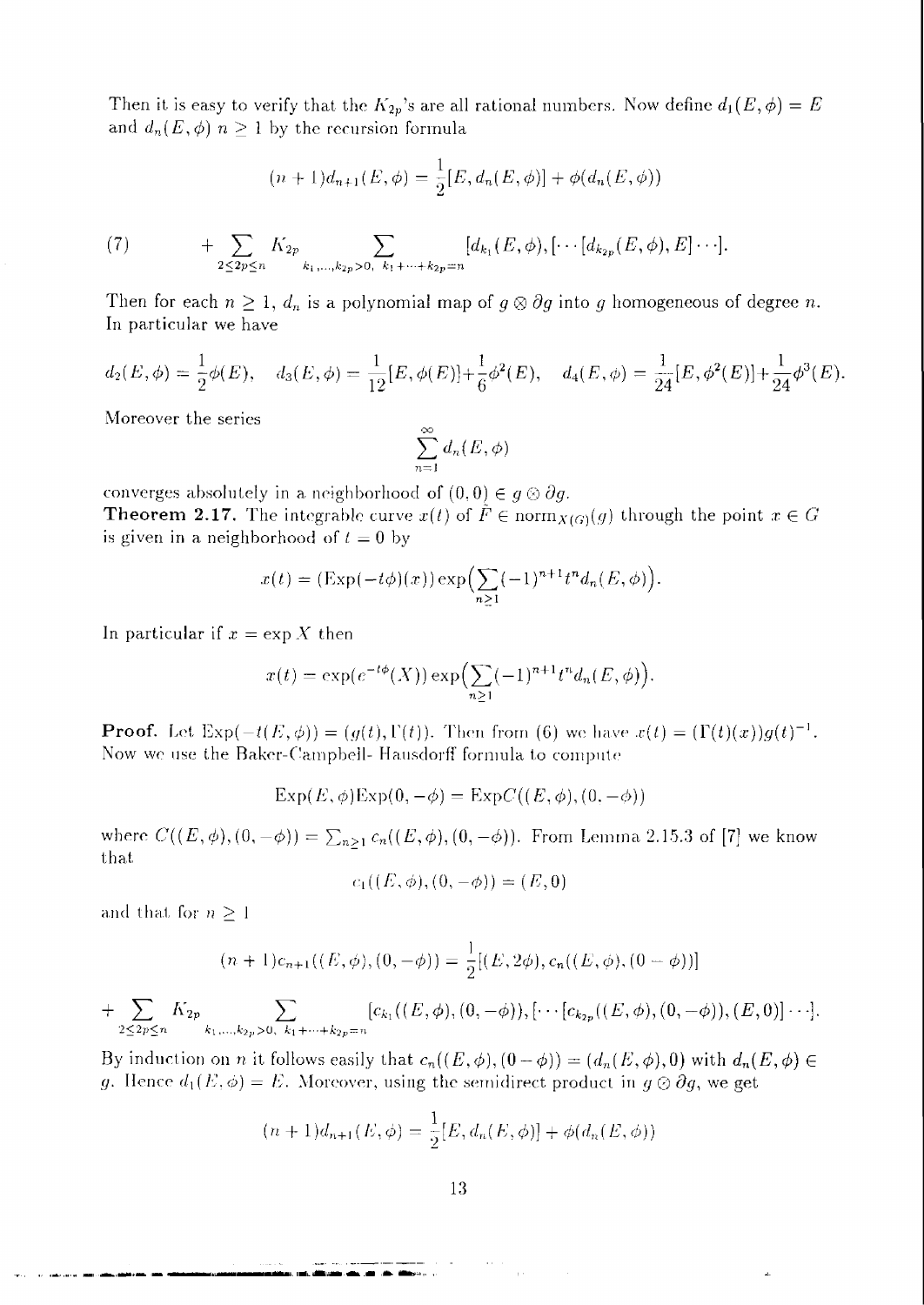$$
+\sum_{2\leq 2p\leq n} K_{2p} \sum_{k_1,\ldots,k_{2p}>0,\ k_1+\cdots+k_{2p}=n} [d_{k_1}(E,\phi),[\cdots(d_{k_{2p}}(E,\phi),E]\cdots]
$$

which coincides with (7). Now

$$
\operatorname{Exp}(-t(E,\phi)) = \operatorname{Exp}C(-t(E,\phi),(0,t\phi))\operatorname{Exp}(0,-t\phi) = \left(\exp\left(\sum_{n\geq 1}(-t)^n d_n(E,\phi)\right),I\right)\left(e,\operatorname{Exp}(-t\phi)\right)
$$

Therefore  $g(t) = \exp\left(\sum_{n\geq 1}(-t)^n d_n(E,\phi)\right)$  and  $\Gamma(t) = \text{Exp}(-t\phi)$ . This completes the proof of the theorem.  $\Box$ 

 $\sim$ 

**"T"**

 $\boldsymbol{\gamma}$ 

 $\mathsf{T}$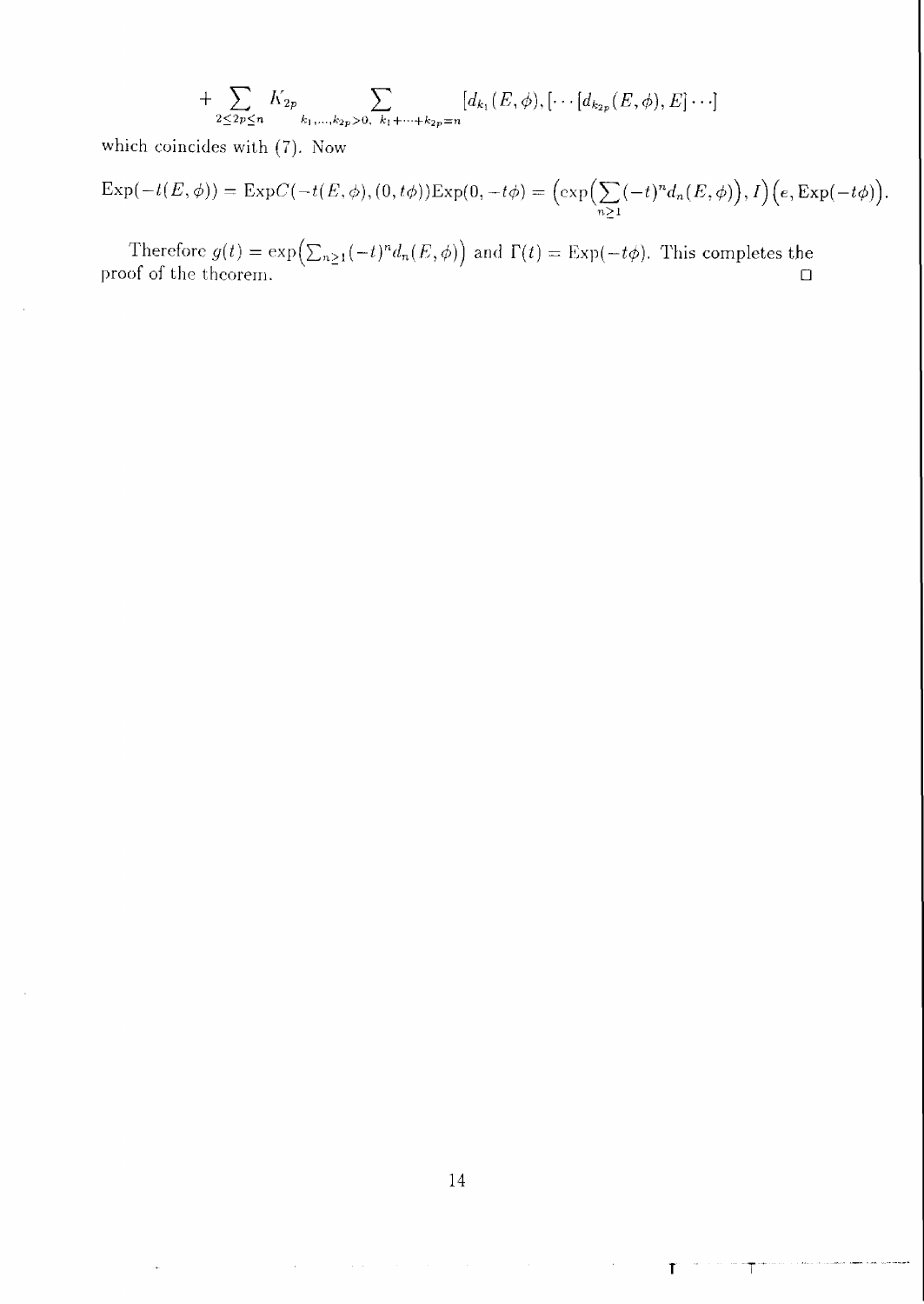# 3 Controllability

This section is devoted to the statement and proof of the controllability results for a linear control system  $\Sigma = (G, \mathcal{D})$  such that the drift vector field X has a singularity. First, we will concentrate the study to linear control systems  $\Sigma = (G, \mathcal{D})$  determined by :

$$
\dot{x} = X(x) + \sum_{j=1}^{k} u_j Y^j(x)
$$

where the control vectors  $Y^j \in g$ , for  $j = 1, \ldots, \kappa$  are considered as left-invariant vector fields and the flow generated by  $X$ 

$$
T = \{X_t | t \in \mathbb{R}\}
$$

is a 1-parameter subgroup of *Aut(G).* Later we will extend these results. Of course, *X* has a singularity at the neutral point e of *G.* We call *X* an infinitesimal automorphism of *G.*

 $\Sigma$  induces the following objects: the group

$$
G_{\Sigma} = \{ \theta_{t_1}^1 \circ \theta_{t_2}^2 \circ \ldots \circ \theta_{t_\nu}^\nu | \theta^j \in \mathcal{D}, \ t_j \in \mathbb{R}, \ \nu \in \mathbb{N} \}
$$

and the semi-group

$$
S_{\Sigma} = \{ \theta_{t_1}^1 \circ \theta_{t_2}^2 \circ \ldots \circ \theta_{t_\nu}^\nu | \theta^j \in \mathcal{D}, t_j \ge 0, \ \nu \in \mathbb{N} \}
$$

of global diffeomorphisms on *G.*

**Definition 3.1.** A linear control system  $\Sigma = (G, \mathcal{D})$  is said to be :

a) controllable if  $S_{\Sigma}(e) = G$ .

**b**) transitive if  $G_{\Sigma}(e) = G$ .

The Lie algebra induced by  $\Sigma$  is defined by  $L(\Sigma) = \text{Span}_{\mathcal{L},A}(\mathcal{D})$ . It is well known that for analytical control systems the E-orbits  $G_{\Sigma}(x)$ ,  $x \in G$  are the integral manifolds of the distribution generated by  $L(\Sigma)$ , [6].

We wish to remind that there exists a correspondence between connected Lie subgroups of *G* and Lie subalgebras of g. Under this correspondence normal subgroups are associated with ideals, [7]. And, if *H* is a connected Lie subgroup of *G* then each  $h \in H$  is a finite product of elements of the form

 $\exp(tY)$ 

where Y belongs to the Lie algebra  $\mathcal H$  of H and  $t \in \mathbb R$ , [3].

We denote by  $H$  the Lie subalgebra of g generated by the control vectors of  $\Sigma$ , i.e.,

$$
\mathcal{H} = \mathrm{span}_{\mathcal{L},A.}\{Y^1,\ldots,Y^{\kappa}\}.
$$

Each subspace V of g induces by translation a left invariant distribution  $\Delta_V$  defined by

$$
\Delta_V(x) = (L_x)_* V, \quad x \in G.
$$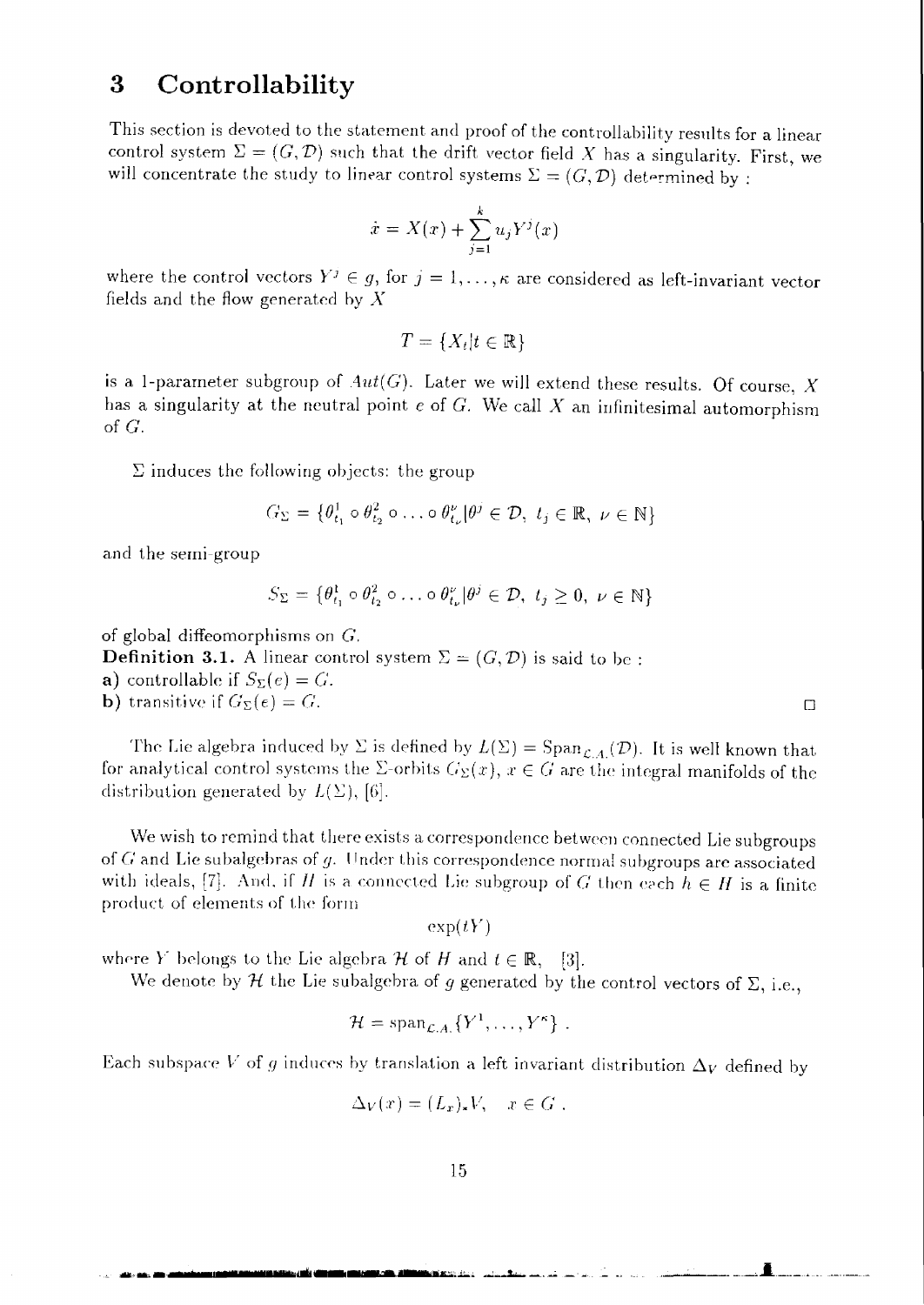We have the following basic result:

**Lemma 3.2.** If X is an infinitesimal automorphism, then g is  $ad^{i}(X)$ -invariant for each  $i \geq 0$ .

**Proof.** It is enough to prove the lemma for  $i = 1$ . Of course, this comes directly from Theorem 2.15. More simple proof is the following. Let us take  $Y \in g$ , then

$$
[X,Y](e) = -Y_e X = -\frac{d}{ds}\Big|_{s=0} X_{exp(sY)}.
$$

On another hand,

$$
[X, Y](x) = \frac{d}{dt}|_{t=0} (X_{-t})_{\star} (Y_{X_t(x)})
$$
  
\n
$$
= \frac{d}{dt}|_{t=0} \frac{d}{ds}|_{s=0} X_{-t} \circ Y_s \circ X_t(x)
$$
  
\n
$$
= \frac{d}{dt}|_{t=0} \frac{d}{ds}|_{s=0} L_x \circ X_{-t}(expsY)
$$
  
\n
$$
= -\frac{d}{ds}|_{s=0} (L_x)_{\star} X_{exp(sY)}
$$
  
\n
$$
= (L_x)_{\star} [X, Y](e).
$$

Thus,  $[X, Y]$  is a left-invariant vector field in  $X(G)$ , consequently  $X \in norm_{X(G)}(g)$ , i.e.,  $[X, Y] \in g$ ,  $\forall Y \in g$ We denote by  $\langle X | H \rangle$  the smallest  $ad(X)$ -invariant, subalgebra of q containing H.

Define inductively the  $ad(X)(\mathcal{H})$ -sequence by :

$$
\mathcal{H}_0 = \mathcal{H}
$$
  

$$
\mathcal{H}_i = \mathcal{H}_{i-1} + \mathrm{ad}^i(X)(\mathcal{H}), \quad i \in \mathbb{N},
$$

**w** here

$$
ad^{i}(X)(\mathcal{H}) = \{ [X, ad^{i-1}(X)(Y)] | Y \in \mathcal{H} \} .
$$

For each  $i$  the distribution  $\Delta_{\mathcal{H}_i}$  is regular. Indeed, Lemma 3.2 shows that  $\mathcal{H}_i$  is a subspace *of g.* In particular, since we consider finite dimensional Lie groups and  $H \neq 0$ , there exists the smallest integer p,  $0 \le p < \dim(G)$  such that the  $ad(X)(\mathcal{H})$ -sequence stabilized at p, i.e.

 $\mathcal{H}_p = \mathcal{H}_{p+q}, \ \forall q \in \mathbb{N}.$ 

Since  $\mathcal{H}p$  is an  $ad(X)$ -invariant subalgebra of g containing  $\mathcal H$  it follows immediately that

$$
\mathcal{H}p = \langle X|\mathcal{H}\rangle.
$$

In particular we have

$$
\langle X | \mathcal{H} \rangle = \mathcal{H}_{p-1} + \mathrm{ad}^p(X)(\mathcal{H})
$$

Let us denote by H and  $\langle X|H\rangle$  the connected Lie subgroups of G with Lie algebras H and  $\langle X|\mathcal{H}\rangle$  respectively. It is clear that

$$
\Delta=\Delta_{\langle X|\mathcal{H}\rangle}
$$

 $\sim$  100  $\pm$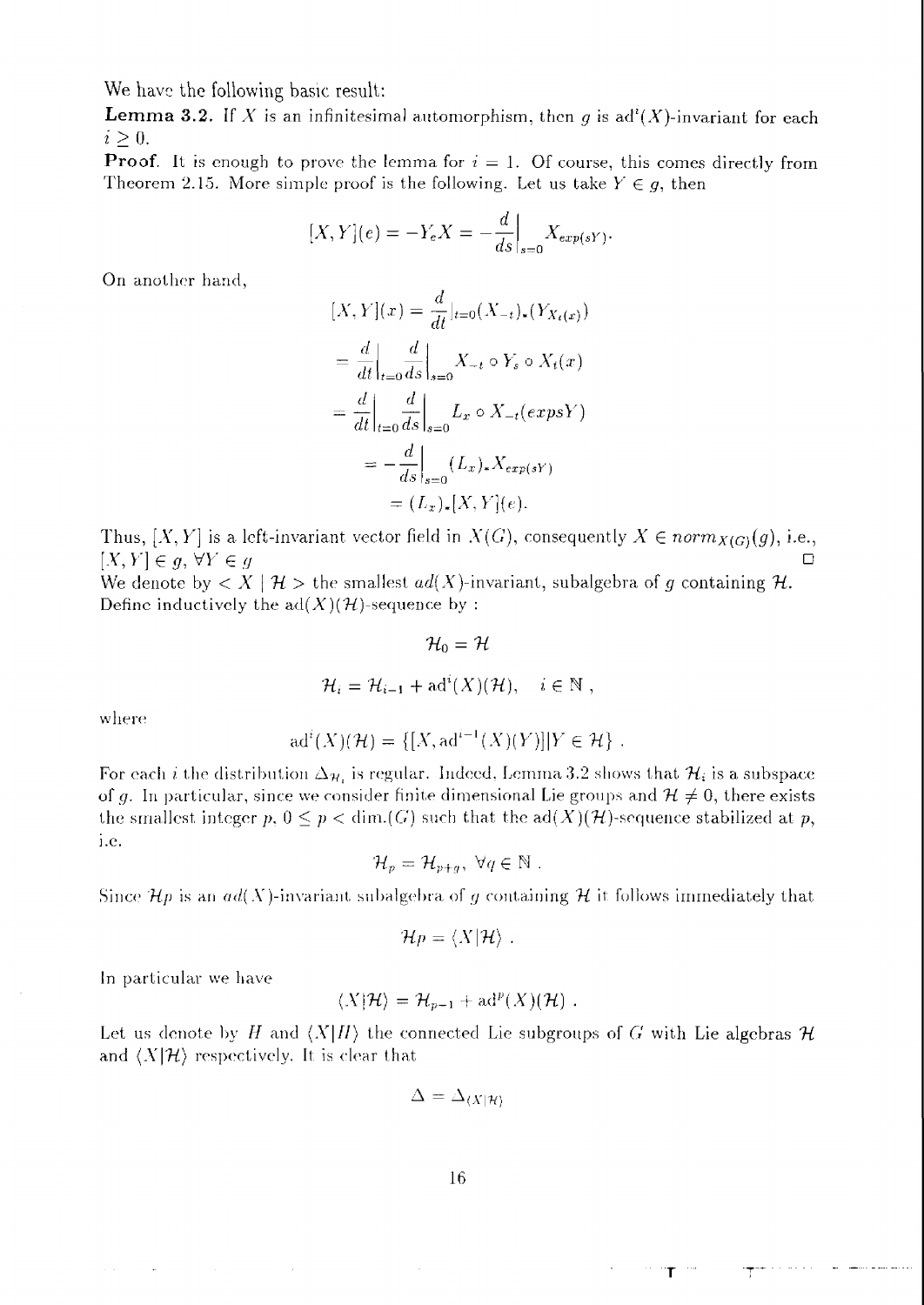is an involutive and regular distribution. From the Frobenius Theorem  $\Delta$  is integrable. If In<sub> $\Delta$ </sub>(x) denotes the integral manifold of  $\Delta$  trough the state x in G then the  $ad(X)$ invariance of  $\Delta$  implies that

$$
X_t(\text{In}_{\Delta}(x)) = \text{In}_{\Delta}(X_t(x)), \ \forall t \in \mathbb{R}, [6].
$$

Since  $\Delta$  is a left-invariant distribution

$$
\ln_{\Delta}(x) = x \langle X | H \rangle, \quad \forall x \in G.
$$

In particular, for each real number  $t$ 

$$
X_t(x \langle X|H\rangle) = X_t(x) \langle X|H\rangle.
$$

But the neutral element  $e$  of  $G$  is a fix point of  $T$ , then

$$
X_t(\langle X|H\rangle) = \langle X|H\rangle, \quad \forall t \in \mathbb{R} .
$$

So we have shown:

**Proposition 3.3.** Let  $\Sigma = (G, D)$  be a linear control system such that X is an infinitesimal automorphism. Then

$$
X_t \in \text{Aut}(\langle X | H \rangle), \quad \forall t \in \mathbb{R}.
$$

in in Sales and C

Proposition 3.3 shows that the Lie group  $\langle X|H\rangle$  is T-invariant, i.e. we can consider the canonic map

$$
T \longrightarrow \mathrm{Aut}(\langle X | H \rangle)
$$

and the product Lie groups

$$
\langle X|H\rangle \times T \subset G \times \text{Aut}(G) .
$$

It follows that  $\pi$  induces an analytical action

$$
\langle X|H\rangle \times T \to \langle X|H\rangle .
$$

$$
(x, X_t) \leadsto X_t(x)
$$

If  $x_1, x_2 \in \langle X|H\rangle$  and  $X_{t_1}, X_{t_2} \in T$ , we can see that the product.

$$
(x_1, X_{t_1})(x_2, X_{t_2}) = (X_{t_1}(x_2)x_1, X_{t_1+t_2})
$$

defines a structure of Lie groups on the product manifold. With this structure  $\langle X|H\rangle \times T$ is called the semidirect product of  $\langle X|H\rangle$  with *T* relative to  $\pi$  [7]. We denote this Lie group by

$$
S =: \langle X|H\rangle \otimes T .
$$

The formula

$$
(x_1, X_t)(x_2, \mathrm{Id})(x_1, X_t)^{-1} = (x_1^{-1} \cdot X_t(x_2) \cdot x_1, \mathrm{Id})
$$

2000 BARTASH AND AND ALL AND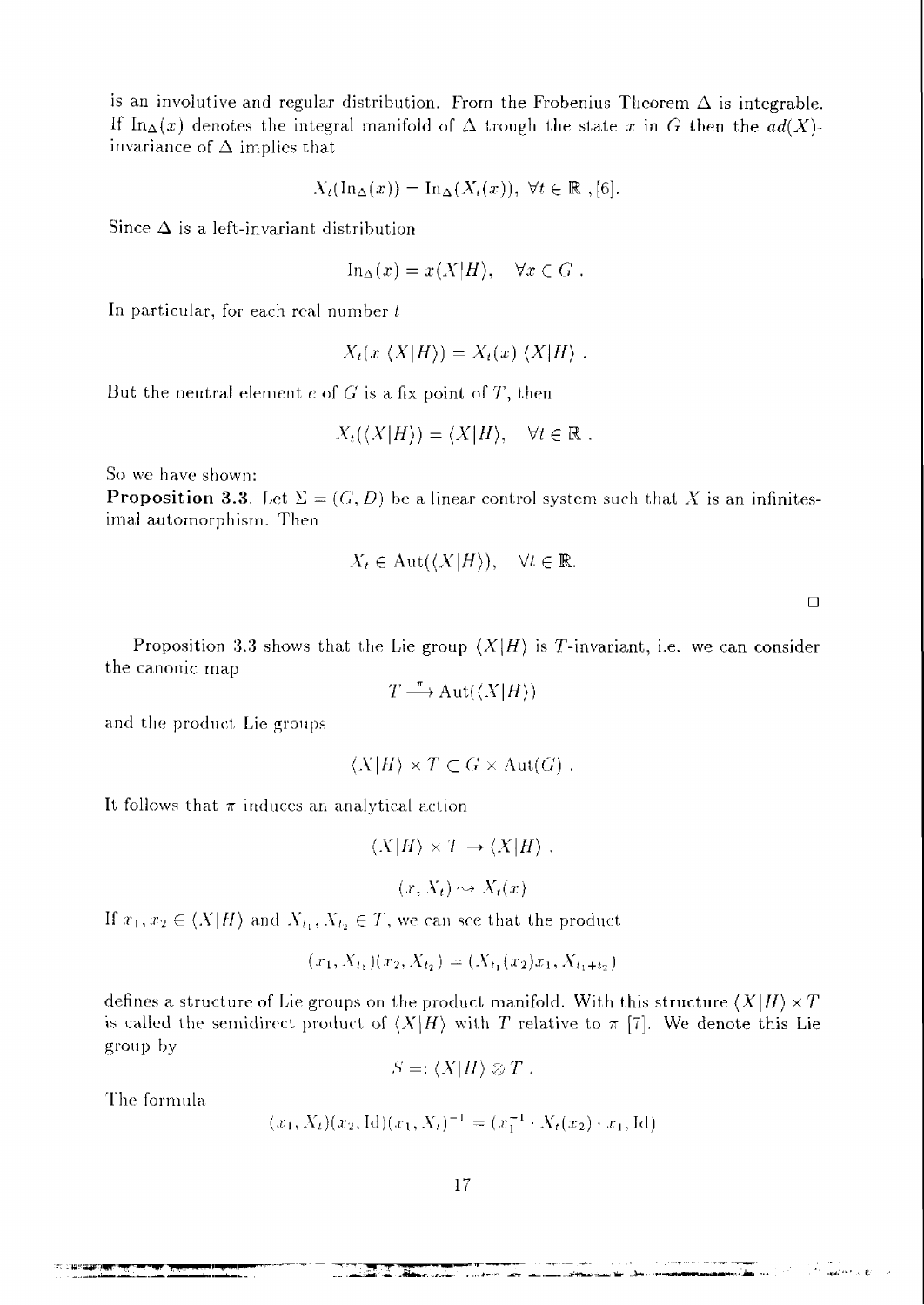shows that  $\langle X|H\rangle$  is a closed normal subgroup of *S*. On the other hand, the derivative of the canonic map

$$
T \to \mathrm{Aut}(\langle X | \mathcal{H} \rangle)
$$

denoted by  $\rho$  is a representation of the Lie algebra  $L(T)$  of T in  $\langle X|\mathcal{H}\rangle$ , i.e.

$$
L(T) \stackrel{\rho}{\longrightarrow} \mathrm{End}(\langle X | \mathcal{H} \rangle)
$$

is an hornomorphism of Lie algebras such that

$$
\rho(L(T))\subset \mathrm{Der}(\langle X|\mathcal{H}\rangle) \ .
$$

Indeed, for each  $W \in L(T)$ 

$$
\rho(W)(Y) = [W, Y], \quad \forall Y \in \langle X | \mathcal{H} \rangle \; .
$$

*p* permits to construct a structure of Lie algebra on the product of Lie algebras

 $\langle X|\mathcal{H}\rangle \times L(T)$ .

In fact, if  $Y_1, Y_2 \in \langle X | \mathcal{H} \rangle$  and  $W_1, W_2 \in L(T)$ , the bracket

$$
[(Y_1, W_1), (Y_2, W_2)] = ([Y_1, Y_2] + \rho(W_1)(Y_2) - \rho(W_2)(Y_1), [W_1, W_2])
$$

is well defined and transforms this product in a Lie algebra called the sernidirect product of  $\langle X|\mathcal{H}\rangle$  with  $L(T)$  relative to  $\rho$  [7]. Let us denote this Lie algebra by

$$
s =: \langle X | \mathcal{H} \rangle \otimes L(T) .
$$

Next we shall characterize the Lie algebra of a linear control system. **Theorem 3.4.** Let  $\Sigma = (G, D)$  be a linear control system such that X is an infinitesimal automorphism. Then

$$
L(\Sigma) \cong \langle X|\mathcal{H}\rangle \otimes L(T) .
$$

**Proof.** Since  $L(T)$  is an Abelian algebra we have  $[s, s] \subset \langle X | \mathcal{H} \rangle$ . We remark that the drift vector field X of  $\Sigma$  induces the generator W of  $L(T)$  via

$$
W_{X_t} = (L_{X_t})_*W
$$

where

$$
W = \frac{d}{dt}\Big|_{t=0} X_t \in L(T) .
$$

In order to verify that the canonic map

 $\hat{A}$  and  $\hat{A}$  are also associated in

 $\sim 100$ 

$$
L(\Sigma) \to \langle X | \mathcal{H} \rangle \otimes L(T)
$$

is an isomorphism of Lie algebras we take elements on  $\mathcal D$  and then we compute the bracket. For this it is enough to consider the generators of  $L(\Sigma)$ , i.e.

$$
L(\Sigma) = \operatorname{Span}_{\mathcal{L}, A} \{ X + \sum_{j=1}^{\kappa} u_j Y^j | j = 1, \dots, \kappa \}
$$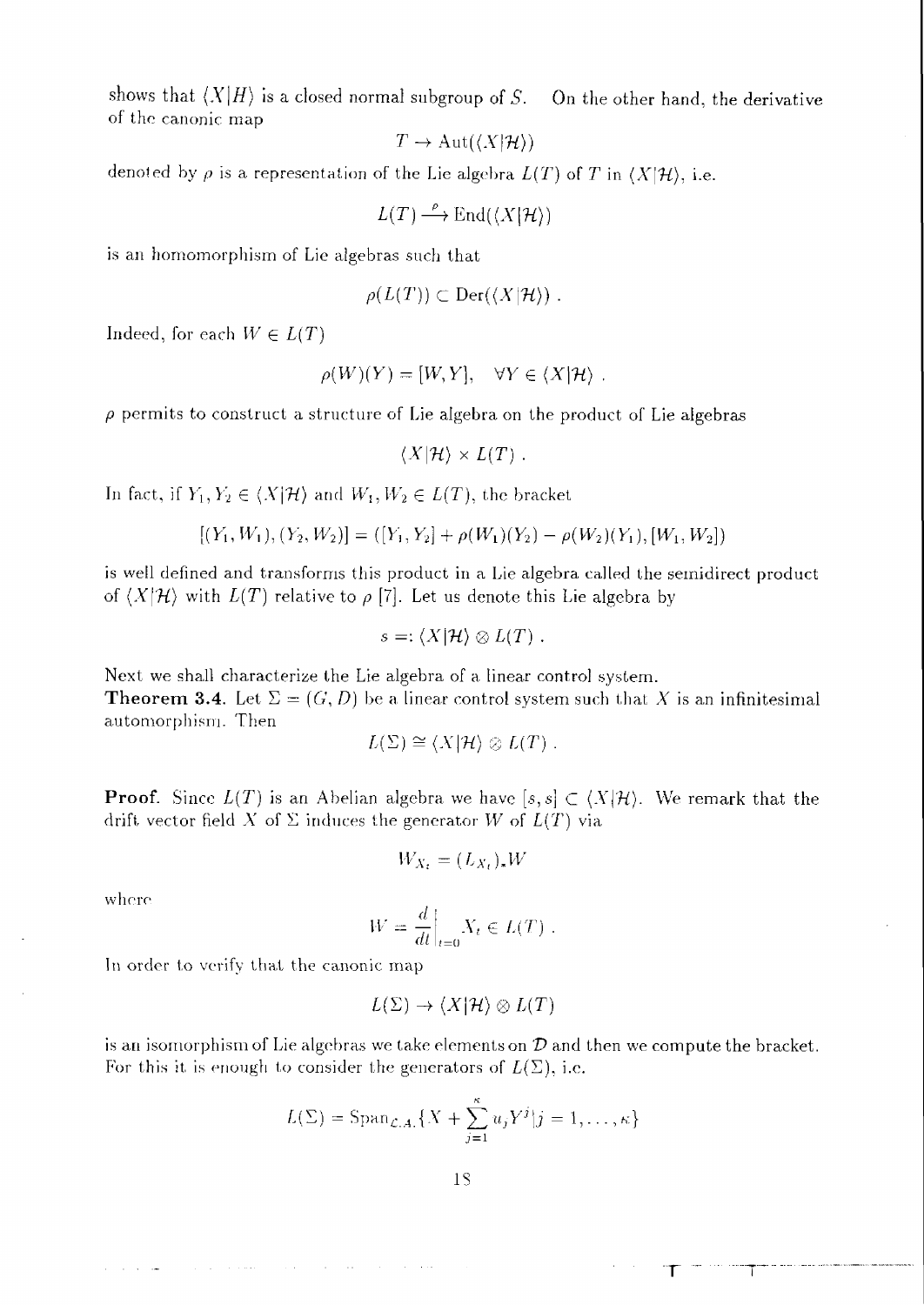and two elements of the form  $X + Y^i$ ,  $X + Y^j$ . The bilinear property of the bracket in *X(G)* shows that

$$
[X + Yi, X + Yj] = [Yi, Yj] + [X, Yj] + [Yi, X].
$$

From this and the bracket definition to *s* the proposition follows. D

It is well known that the Lie algebra of a semidirect product of Lie groups is isomorphic with the semidirect product of Lie algebras which are the Lie algebras of the groups [7]. In other words in our particular case we can conclude:

**Corollary 3.5.** Let  $\Sigma = (G, \mathcal{D})$  be a linear control system such that X is an infinitesimal automorphism. Then,

$$
L(\Sigma) \cong L(\langle X | H \rangle \otimes T)
$$

We obtain the following result :

**Theorem 3.6.** Let  $\Sigma = (G, \mathcal{D})$  be a linear control system such that the drift vector field is an infinitesimal automorphism. If  $\Sigma$  is transitive, then  $\Sigma$  satisfies the Lie algebra rank condition.

**Proof** : If  $\Sigma$  is transitive, then

$$
G_{\Sigma}(e) = \langle X|H \rangle = G.
$$

Indeed, since  $\Sigma$  is an analytic control system, the integral manifold of  $L(\Sigma)$  through the point  $x \in G$  coincides with the orbit of x, i.e.,  $In_{L(\Sigma)}(e) = \langle X|H\rangle$ . In fact,  $X_e = 0$  and Proposition 3.3 shows that for every  $x \in \langle X|H \rangle$ 

$$
\left(\frac{d}{dt}\right)_{t=0}X_t(x)\in T_x\langle X|H\rangle.
$$

Consequently

$$
X_x \in (L_x)_*(X|\mathcal{H})
$$

**i.e.**

$$
X_x \in \Delta_{\langle X|\mathcal{H}\rangle}(x), \ \ \forall x \in \langle X|H\rangle
$$

So there exists an integer  $p, 1 \leq p < n$ , where  $n = dim.G$  such that

$$
\langle X|\mathcal{H}\rangle = \mathcal{H}_{p-1} + ad^p(X)(\mathcal{H}) = g.
$$

It follows immediately that

$$
dim.Span_{\mathcal{L},A.}\{Y^j, ad^i(X)(Y^j) | 0 \le i \le p, 1 \le j \le \kappa\} = n.
$$

Thus,  $\Sigma$  satisfies the rank condition,  $\square$ 

Remark. In particular, Theorem 3.6 shows that the Lie algebra rank condition is necessary for the controllability of  $\Sigma$ . In fact,  $S_{\Sigma}(e) \subset G_{\Sigma}(e)$ .

Next we study the closure of the  $\Sigma$ -accessibility set of the neutral element e of  $G$ . **Theorem 3.7.** Let  $\Sigma = (G, \mathcal{D})$  be a linear control system such that X is an infinitesimal automorphism and *G* is a connected Lie group. Then,

$$
\cup_{t\geq 0}X_t(H)\subset \overline{S_{\Sigma}}(e).
$$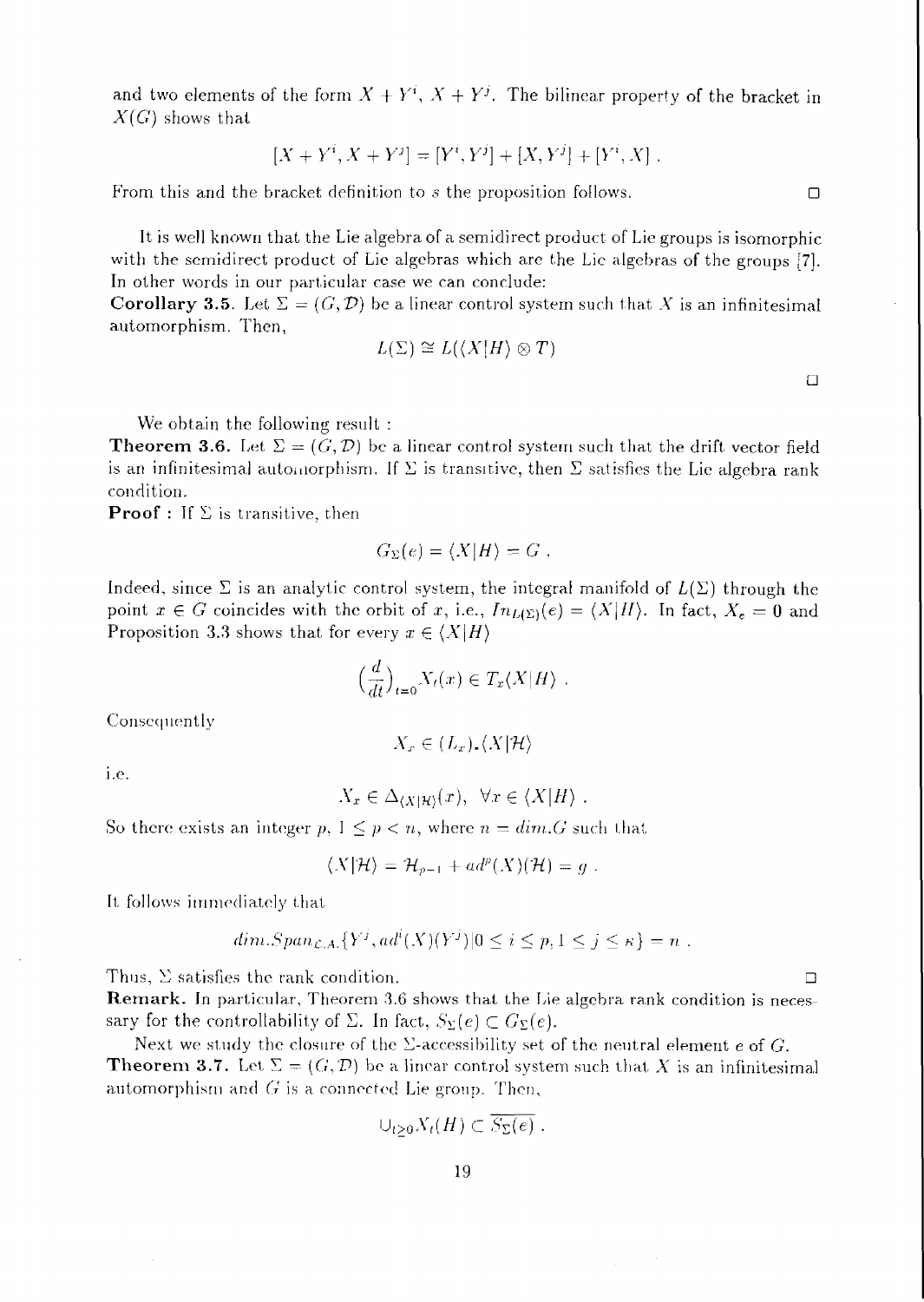Proof. Since *U* is the class of unrestricted admissible controls, we can consider for each  $j = 1, \ldots, \kappa$  and  $p \in \mathbb{Z}$  the control

$$
u=u(j,p)=(0,...,0,p,0,...,0)
$$

with *p* in the *j-th* position.

Let us denote by  $\phi$  the element in  $aut(G)$  induced by X. Associated to the pair  $(pY^j, \phi) \in g \oslash aut(G)$ , there exists an unique element  $\tilde{F}^j \in norm_{X(G)}(g)$  such that

$$
\Phi(\tilde{F}^j) = (pY^j, \phi) .
$$

According to the commutative diagram

$$
\begin{array}{ccc}\n\operatorname{norm}_{X(G)}(g) & \stackrel{\Phi}{\longrightarrow} & g \otimes aut(G) \\
\hline\n\operatorname{Exp} \downarrow & & \downarrow \operatorname{Exp} \\
\operatorname{Dif}(G) & \stackrel{\alpha}{\longleftarrow} & G \otimes Aut(G)\n\end{array}
$$

and by the Theorem 2.16 we have for each  $t \in \mathbb{R}$ ,  $m \in \mathbb{N}$  and  $u(j, m)$ :

$$
\tilde{F_{\frac{t}{m}}} = \alpha \circ Exp(-\frac{t}{m}(mY^j, \phi))
$$

$$
= \alpha \circ Exp(-t(Y^j, 0) + (-\frac{t}{m})(0, \phi))
$$

If  $t \geq 0$ , we have

$$
F_{\frac{1}{m}}^{j}(e) \in S_{\Sigma}(e), \ \forall m \in \mathbb{N} .
$$

If  $t < 0$ , we can consider the control  $u(j, -m)$  and again

$$
\tilde{F}^{j}_{-\frac{t}{m}}(e) \in S_{\Sigma}(e), \ \forall m \in \mathbb{N} .
$$

So when  $m \to \infty$  we obtain

$$
\alpha \circ Exp(t(Y^j,0))(e) \in \overline{S_{\Sigma}(e)}, \ \forall t \in \mathbb{R}.
$$

In particular, Theorem 2.14 shows that for each  $j = 1, \dots, \kappa$ 

$$
exp(tY^j) \in \overline{S_{\Sigma}(e)}, \ \forall t \in \mathbb{R}.
$$

But  $H$  is connected, thus each element of  $H$  is a finite product of elements of the form *exp(tY), Y*  $\in \mathcal{H}$ . Then we have proved that  $H \subset \overline{S_{\Sigma}(e)}$ . Now, for each element in *H* we can consider the solution of the differential equation generated by the constant control  $u \equiv 0$ . By the Proposition 3.3, it follows immediately that for every  $t \geq 0$ 

$$
X_t(H)\subset \overline{S_\Sigma(e)}
$$

and this completes the proof.  $\Box$ 

Unfortunately, the Lie algebra rank condition does not characterize the controllability property to linear control systems. In the next section, we give an example on a nilpotent

**T"**

 $\alpha$  ,  $\alpha$  ,  $\beta$  ,  $\alpha$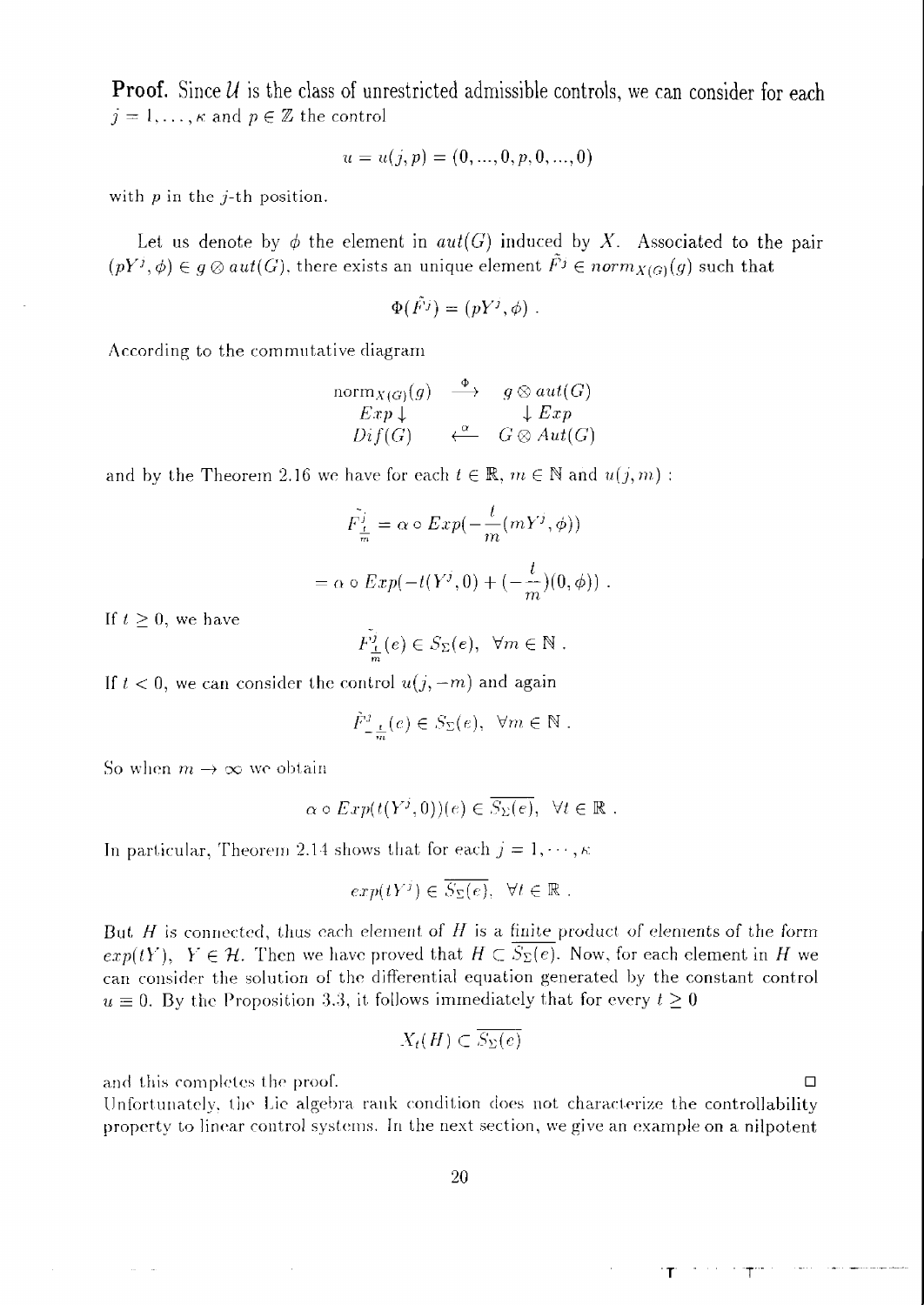simply connected Lie group, the Heisenberg group, (see Example 3).

Next we want to use a new algebraic object to study controllability. Let  $\Sigma = (G, \mathcal{D})$ be a linear control system, we define the vector subspace *V* of *g* by

$$
V = Span\{Y^j, ad^i(X)(Y^j) | 1 \le i \le p, \ 1 \le j \le \kappa\}
$$

where the integer  $p$  is determined by the  $\mathit{ad}(X)(\mathcal{H})$ -sequence. We say that  $\Sigma$  satisfies the rank (ad-rank) condition, if

$$
dim.(V) = dim.(G) .
$$

We have the following result :

**Theorem 3.8.** Let G be a connected Lie group and  $\Sigma = (G, \mathcal{D})$  be a linear control system such that the drift vector field X is an infinitesimal automorphism. If  $\Sigma$  satisfies the rank condition, then  $\Sigma$  is controllable.

**Proof**: We denote by  $x(t, u)$  the solution of the differential equation

$$
\dot{x} = X(x) + \sum_{j=1}^{\kappa} u_j Y^j(x)
$$

determined by the control  $u \in \mathcal{U} \subset L_{\infty}([0, t], \mathbb{R}^k)$  and the initial condition e. Let us consider for each  $t \geq 0$  the end point map

$$
E_t: \mathcal{U} \to G
$$

defined by  $E_t(u) = x(t, u)$ . This map is smooth and its derivative  $(F_t)_0$  at 0 is defined in a neighborhood *B* of the constant control  $u \equiv 0$  and given by

$$
(F_t)_0(u(\cdot)) = \int_0^t e^{(t-\tau) \alpha d(X)} \left(\sum_{j=1}^{\kappa} u_j(\tau) Y_e^j\right) d\tau, [1].
$$

Next we will suppose that there exists a vector *w* in the dual space *G"* of the tangent space  $G_c$  such that

$$
\langle w, (F_t)_0(u(\cdot))\rangle = 0, \ \forall u(\cdot) \in B.
$$

In particular,

$$
\int_0^t \sum_{j=1}^\kappa \langle w, c^{(t-\tau)ad(X)}(Y_e^j) \rangle u_j(\tau) d\tau = 0
$$

Since the last expression is true for every piecewise constant function

$$
u:[0,t]\to\mathbb{R}^k
$$

we can conclude

$$
\langle w, e^{(t-\tau)a d(X)} Y_e^j \rangle = 0, \quad \forall \tau \in [0, t] .
$$

By derivation we obtain : for each  $i \geq 0$  and  $j = 1, \ldots, \kappa$ 

$$
\langle w, ad^i(X)Y^j_e \rangle = 0.
$$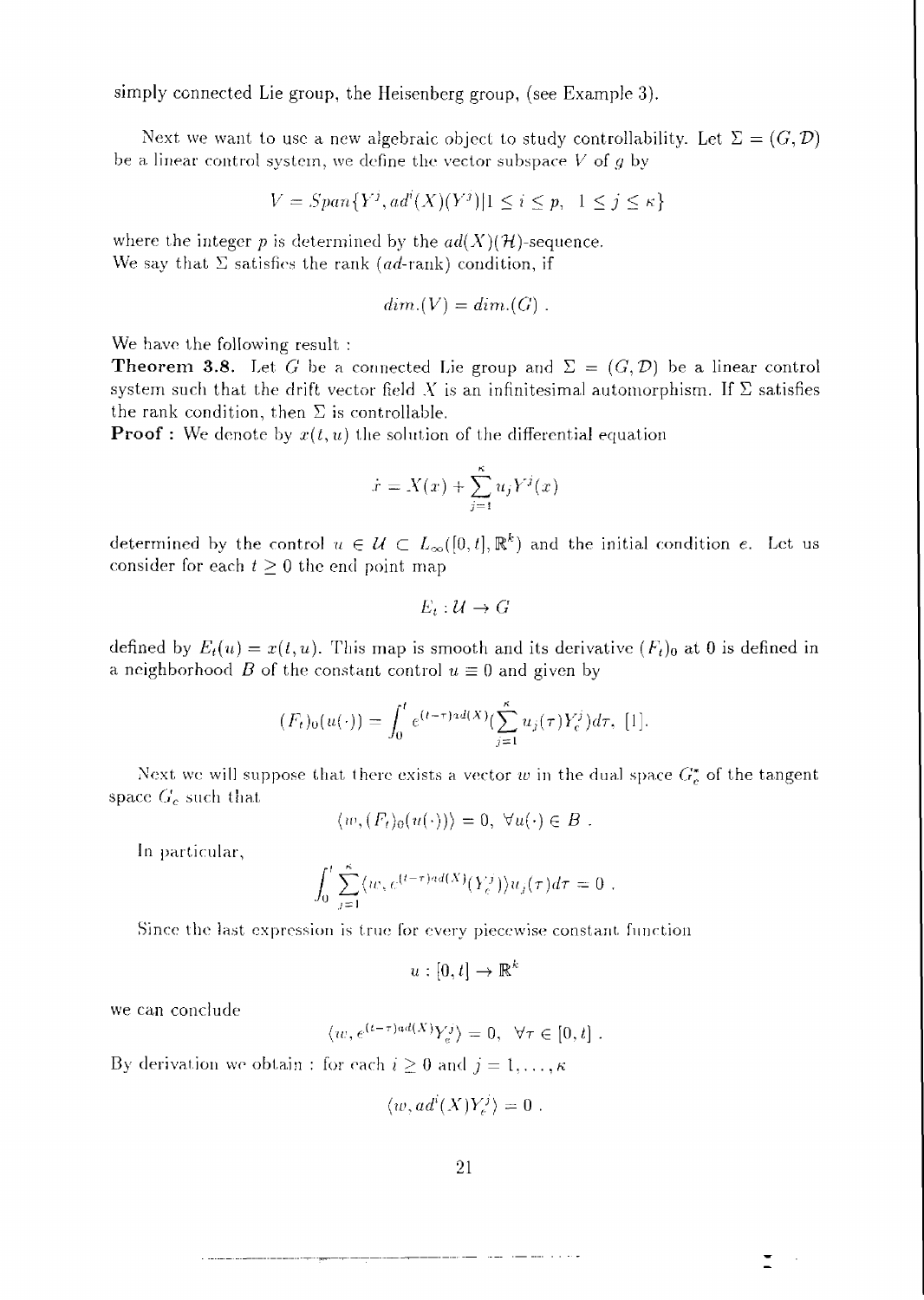This contradicts with our rank condition assumption. So, the linear map  $(F_t)_0$  is onto.

By the implicit theorem, we can conclude that the map  $F_t$  is onto on a neighborhood *U* of the neutral element e in *G.* But, *G* is a connected Lie group, in particular

$$
\cup_m U^m = G.
$$

It follows immediately that

$$
S_{\Sigma}(e) = G
$$

and consequently  $\Sigma$  is controllable.  $\square$ 

**Corollary 3.9.** Let G be an Abelian connected Lie group and  $\Sigma = (G, \mathcal{D})$  be a linear control system such that *X* is an infinitesimal automorphism. Then,

 $\Sigma$  is controllable  $\Leftrightarrow \Sigma$  satisfies the rank condition.

**Proof.** By the assumption the Lie algebra *g* of *G* is Abelian. Since

$$
\Theta = \{ Y^j, ad^i(X)(Y^j) | 1 \le i \le p, \ 1 \le j \le \kappa \}
$$

is a subset of *g.* It follows that.

$$
Span_{\mathcal{L},A.}(\Theta) = Span(\Theta) .
$$

From Theorem 3.6 and Theorem 3.8, we obtain the desired conclusion.  $\Box$ **Remark** : By the Corollary 3.9, we can decide the controllability property with the rank condition for any Lie group

$$
G = T^n \times \mathbb{R}^m, \ n, m \in \mathbb{N}
$$

where  $T^n = S^1 \times \ldots \times S^1$ ,  $(n - times)$ , is a Torus.

Extension : Let G be a connected Lie group and  $X \in norm_{X(G)}(g)$ . In this section, we have studied the controllability property for linear control systems such that the drift vector field X has a singularity at the neutral element  $\epsilon$  of G. It is possible to extend these results to the case :  $X$  has a singularity.

Let  $\tilde{F} \in norm_{X(G)}(g)$  and  $x_0 \in G$  with  $\tilde{F}_{x_0} = 0$ . We define the vector field  $\tilde{F}^{L(x_0)}$  by

$$
(\tilde{F}^{L(x_0)})y = dL_{x_0^{-1}}(\tilde{F}_{x_0y}), y \in G.
$$

The left-invariance of the Lie bracket shows that.

$$
\tilde{F}^{L(x_0)} \in norm_{X(G)}(g) .
$$

Of course,  $\tilde{F}^{L(x_0)}$  has a singularity at *e* and by the Theorem 2.15 we obtain : there exists  $\phi \in aut(G)$  such that  $\Phi(\tilde{F}^{L(x_0)}) = (0, -\phi)$ .

Thus, if  $X = \tilde{F}$  has a singularity at  $x_0 \in G$ , we conclude by the same Theorem 2.15 that  $X^{L(x_0)}$  is an infinitesimal automorphism of *G*, i.e.

$$
X_t^{L(x_0)} = Exp(t\phi) \in Aut(G), \forall t \in \mathbb{R}.
$$

 $\alpha$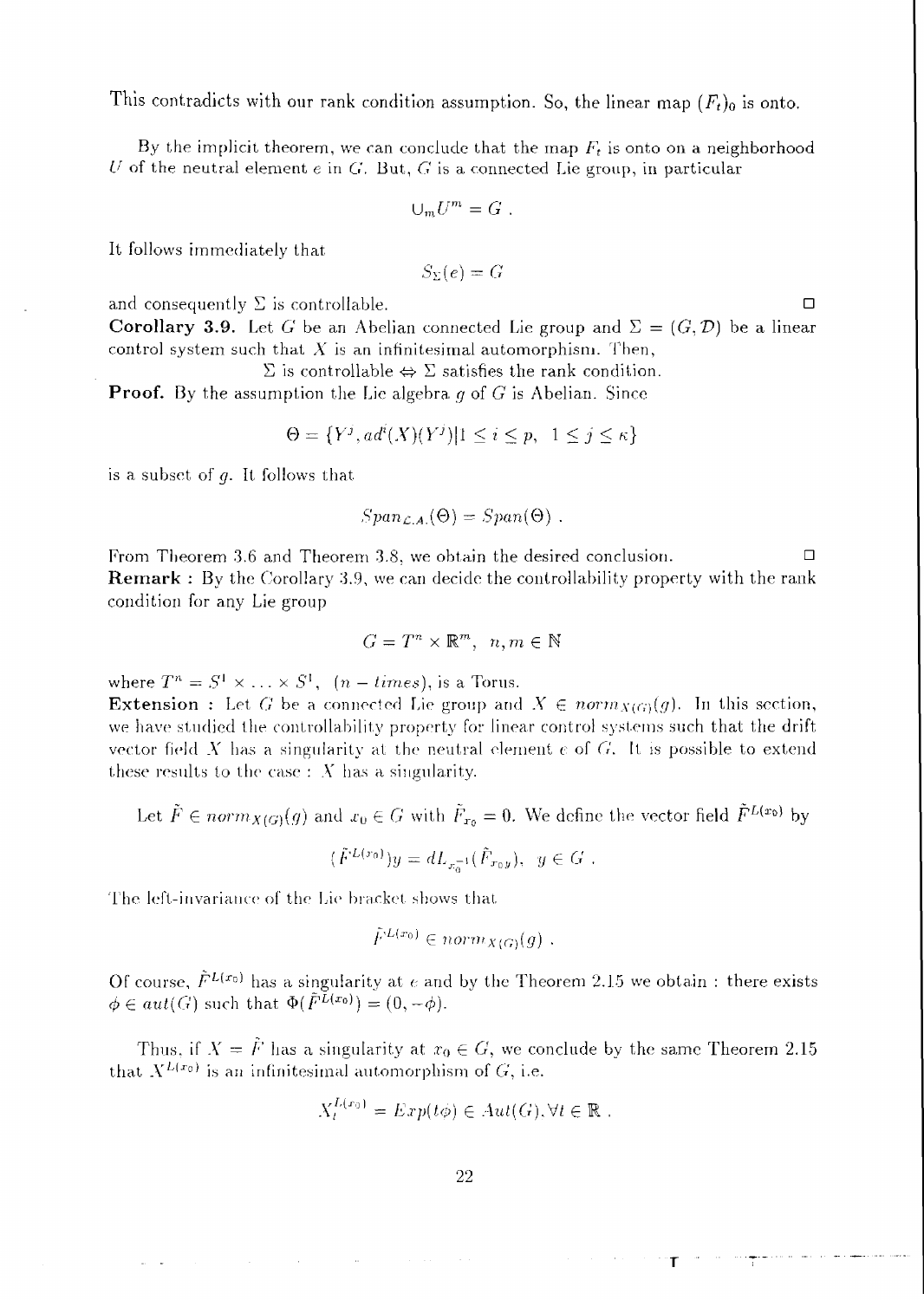Let  $\Sigma = (G, \mathcal{D})$  be a linear control system. This class of system generalizes : **1. Linear control** systems **on** *W<sup>1</sup> .*

In fact, if L is an unrestricted time-invariant linear control system on  $\mathbb{R}^n$  then L is determined by the dynamic

$$
\dot{x}=Ax+Bu\ ,
$$

where  $x \in \mathbb{R}^n$ ,  $u \in \mathcal{U}$  and *A* and *B* are constant matrices of appropriate dimensions. Denote by  $b_1, b_2, \ldots, b_k$  the columns of *B*, then, we shall describe *L* by

$$
\dot{x} = Ax + \sum_{j=1}^{\kappa} u_j b_j.
$$

It is well known that the constant vector  $b_j$  defines a left invariant vector field  $Y^j$  on  $\mathbb{R}^n$ , given by

$$
Y^j(x) = b_j, \quad x \in \mathbb{R}^n .
$$

Moreover, the flow of the linear vector field A given by  $A_t = e^{tA}$ ,  $t \in \mathbb{R}$  belong to  $GL_n(\mathbb{R})$ , the Lie group of all  $\mathbb{R}^n$ -automorphisms. In this case  $\eta = \mathbb{R}^n \otimes M_n(\mathbb{R})$ . So  $X = (0, A) \in \eta$ , then  $L = (G, \mathcal{D})$ , where G is the commutative connected Lie group  $\mathbb{R}^n$ and

$$
\mathcal{D} = \{X + \sum_{j=1}^{\kappa} u_j Y^j | u \in \mathbb{R}^{\kappa} \}.
$$

So, Corollary 3.9 shows that :

**Theorem** (Kalman R., Ho Y., Narendra K., [4]) *L* is controllable  $\Leftrightarrow dim.Span{b_1,\ldots,b_p,Ab_1,\ldots,Ab_p,\ldots,A^{n-1}b_1,\ldots,A^{n-1}b_\kappa}=n.$   $\Box$ **Remark** : We know that for  $G = \mathbb{R}^n$  the element of the normalizer has the form :

$$
b+A\in\mathbb{R}^n\otimes M_n(\mathbb{R})\ .
$$

In particular,

 $b + A$  has a singularity  $\Leftrightarrow b \in Im(A)$ .

### **2. Linear control** system **on a matrix Lie group.**

Markus introduces in [5] the notion of linear control system  $\Sigma$  on a  $q^2$ -dimensional matrix Lie subgroup *G* of  $GL_n(\mathbb{R})$ , and which dynamic is defined by a family of differential equations on  $G$ , of the form:

$$
\dot{P} = X^*(P) + \sum_{j=1}^{\kappa} u_j Y^j P.
$$

Here, the drift vector field  $X^*$  defined by  $X^*(P) = AP - PA$  is induced by an element *A* in the Lie algebra.  $M_n(\mathbb{R})$  of all  $n \times n$  real matrices and for each  $j = 1, 2, \ldots, \kappa, Y^j$  is defined by left multiplication, (right multiplication in our definition) are also elements in  $M_n(\mathbb{R})$ . In this case, for each  $t \in \mathbb{R}$ , the flow

$$
X_t^*(P) = e^{tA} P e^{-tA}, \ \ \forall t \in \mathbb{R}
$$

is an automorphism of G. Again,  $X = (0, X^*) \in \eta$ . For this class of system the author obtains the following results: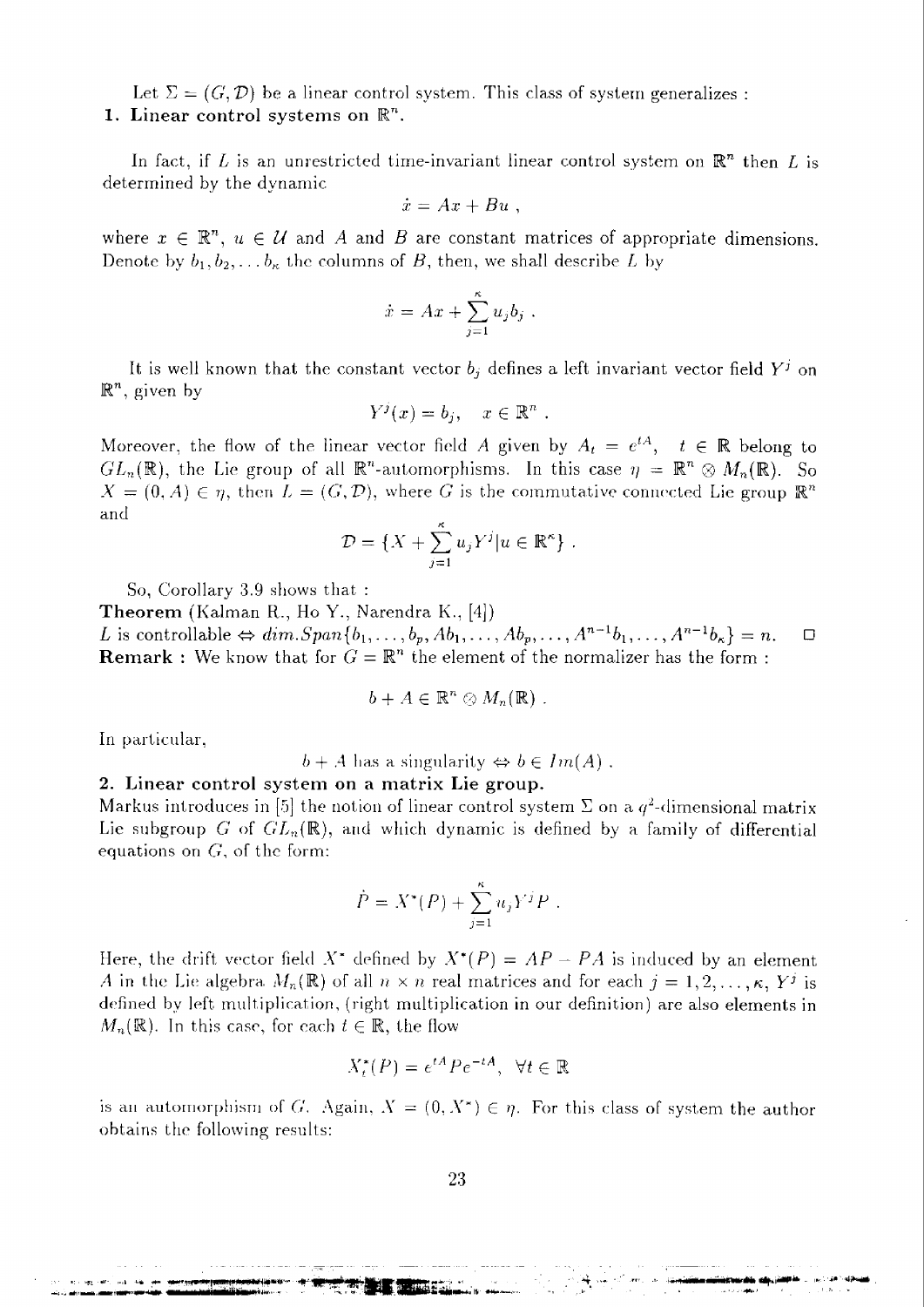**Theorem** (Markus L. [5])

The S-reachable set of the neutral element e of *G* has the closure in *G:*

$$
\bigcup_{0\leq t}G_t\subset\overline{S_{\Sigma}(e)},
$$

where

 $\sim 12$ 

 $\bar{\beta}$ 

$$
G_t = e^{tA} G_0 e^{-tA}
$$

is a Lie group with Lie algebra

$$
L(G_t) = \operatorname{Span}_{\mathcal{L}, A} \{ e^{-tA} Y^j e^{tA} | j = 1, 2, \dots, \kappa \}
$$

**•**

This result comes from Theorem 3.7.

**Theorem** (Markus L. [5])

If  $\Sigma$  is controllable on G then  $\Sigma$  satisfies the Lie algebra rank condition.  $\square$ 

This result comes from Theorem 3.6.

 $\mathbf{T}$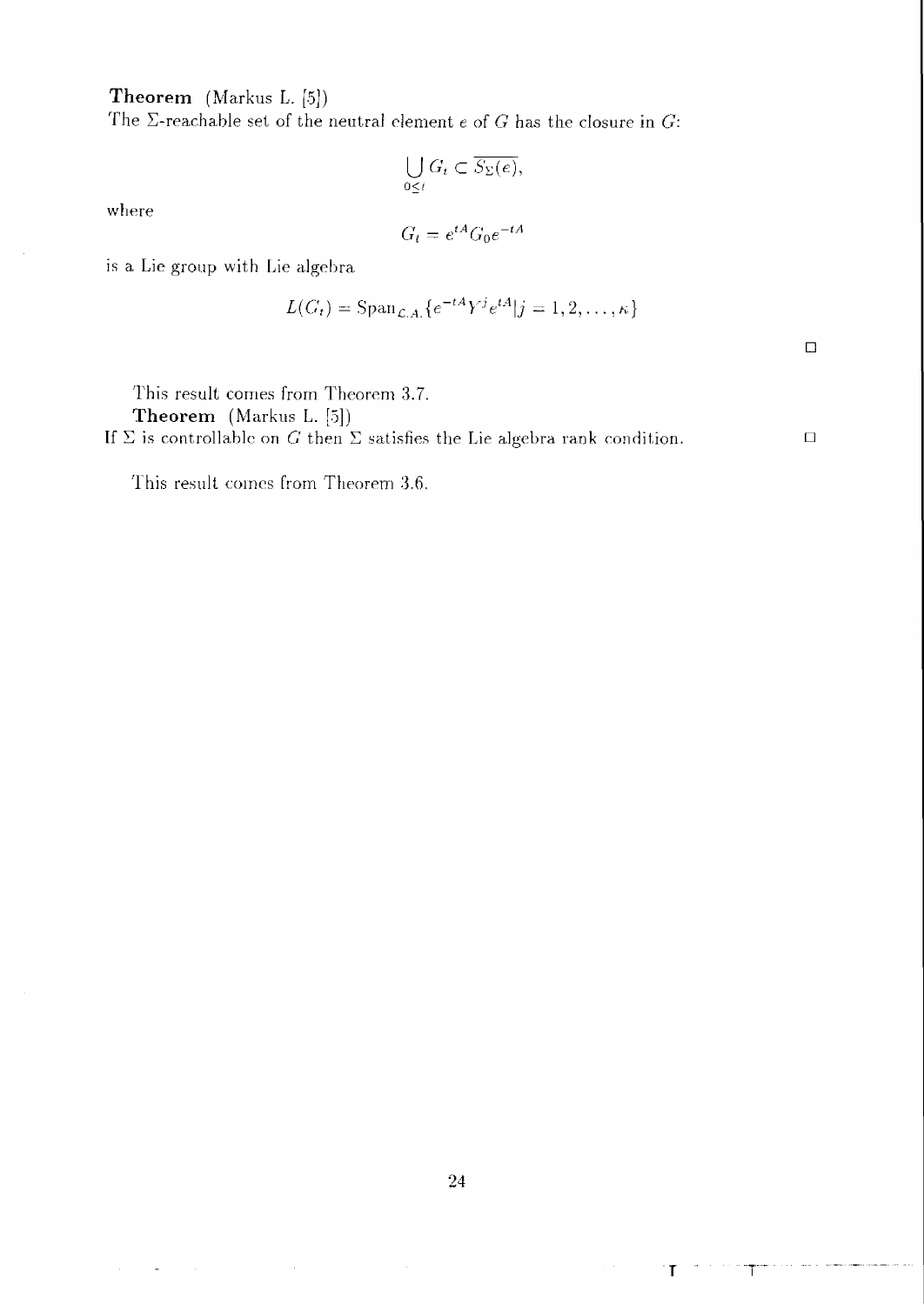# 4 Examples

In this section we compute some examples. We use the Lie algebra rank condition, Theorem 3.6 and the rank condition Theorem 3.8 to study controllability. 1. Let *G* be the Heisenberg group of dimension 3,

$$
G = \left\{ \left( \begin{array}{ccc} 1 & x_1 & x_3 \\ 0 & 1 & x_2 \\ 0 & 0 & 1 \end{array} \right) \middle| x_1, x_2, x_3 \in \mathbb{R} \right\} ,
$$

with Lie algebra

$$
L(G) = \text{Span}_{\mathcal{L}, A.} \left\{ Y^1 = \begin{pmatrix} 0 & 1 & 0 \\ 0 & 0 & 0 \\ 0 & 0 & 0 \end{pmatrix}, Y^2 = \begin{pmatrix} 0 & 0 & 0 \\ 0 & 0 & 1 \\ 0 & 0 & 0 \end{pmatrix} \right\}
$$

 $0 \quad 0 \quad 1 \end{bmatrix}$  $\text{In this case}$   $[Y^1, Y^2] = Y^3 = \begin{bmatrix} 0 & 0 & 0 \end{bmatrix}.$ 0 0 0 / We consider the linear control  $\Sigma = (G, \mathcal{D})$  with

$$
\mathcal{D} = \{X + uY^2 | u \in \mathbb{R}\},\,
$$

where the infinitesimal automorphism  $X$  is defined by

$$
X(x) = x_2 Y^3
$$
, for  $x = \begin{pmatrix} 1 & x_1 & x_3 \\ 0 & 1 & x_2 \\ 0 & 0 & 1 \end{pmatrix} \in G$ .

A simple computation shows that

$$
\langle X|\mathcal{H}\rangle = \mathrm{Span}_{\mathcal{L},A.}\{Y^2, Y^3\} = \mathrm{Span}\{Y^2, Y^3\}.
$$

Then  $\Sigma$  is not transitive. Indeed

$$
G_{\Sigma}(\epsilon) = \left\{ \left( \begin{array}{ccc} 1 & 0 & x_3 \\ 0 & 1 & x_2 \\ 0 & 0 & 1 \end{array} \right) \bigg| x_2, x_3 \in \mathbb{R} \right\} .
$$

Theorem 3.8 shows that the linear control system  $\Sigma_t = (G_\Sigma(e),\mathcal{D})$  induced by  $\Sigma$  on the orbit of the neutral element is controllable.

2. Let  $G = SL_2(\mathbb{R})$  be the Lie subgroup of  $GL_2(\mathbb{R})$  whose elements are matrices of determinant 1. The Lie algebra  $sl_2(\mathbb{R})$  of G is given by

$$
L(G) = \text{Span}_{\mathcal{L}, A.} \left\{ Y^1 = \begin{pmatrix} 0 & 1 \\ -1 & 0 \end{pmatrix}, Y^2 = \begin{pmatrix} 0 & 1 \\ 0 & 0 \end{pmatrix} \right\}
$$

$$
T^2] = Y^3 = \begin{pmatrix} 1 & 0 \\ 0 & -1 \end{pmatrix}.
$$

where  $[Y^1, Y]$ 

<del>∰ine je</del> je ješček je dobitnik (\* 1988)<br>#pretografija (\* 1988)<br>19 Marsie (\* 2008)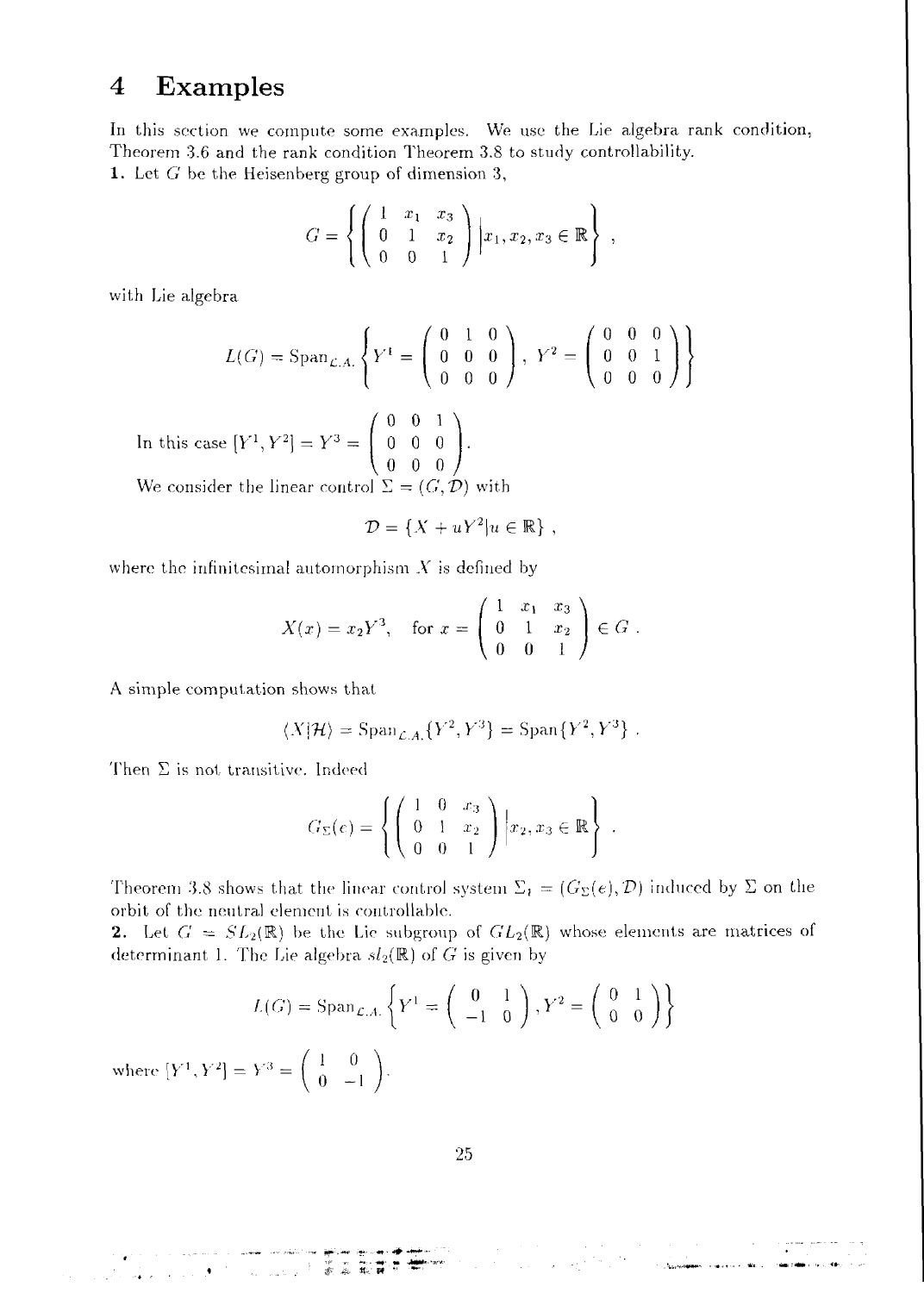We consider the matrix  $A = \frac{1}{2} \begin{pmatrix} 0 & 1 \\ 1 & 0 \end{pmatrix} \in M_2(\mathbb{R})$  and the 1-parameter group of automorphisms  $(X_t)$  of G induced by  $A$ , i.e.

$$
X_t(x) = e^{tA} x e^{-tA}, \ t \in \mathbb{R}, \ x \in G.
$$

To the linear control system  $\Sigma = (G, \mathcal{D})$  with

$$
\mathcal{D} = \{X + uY^2 | u \in \mathbb{R}\}
$$

we have:

$$
ad(X)(Y^2) = Y^3 \text{ and } ad^2(X)(Y^2) = Y^1.
$$

Since

$$
\langle X | \mathcal{H} \rangle = sl_2(\mathbb{R})
$$

then by Theorem 3.8  $\Sigma$  is controllable, i.e.

$$
S_{\Sigma}(e) = SL_2(\mathbb{R}) .
$$

3. Let us consider on  $\mathbb{R}^2$  the non-linear control system  $\mathcal N$  defined by the family of differentia! equations

$$
\begin{aligned}\n\dot{x_1} &= u\\ \n\dot{x_2} &= x_1^2\n\end{aligned}
$$

parametrized by the unrestricted piecewise constant controls  $u \in \mathcal{U}$ . Of course, the positive orbit of  $\mathcal N$  from the origin is not  $\mathbb R^2.$  So  $\mathcal N$  can not be controllable.

On the other hand, we can describe these equations by

$$
(x_1, x_2) = (p + uq)(x_1, x_2), u \in \mathcal{U}
$$

where  $p$  and  $q$  are vector fields on  $\mathbb{R}^2$  defined by

$$
p = x_1^2 \frac{\partial}{\partial x_2}
$$
 and  $q = u \frac{\partial}{\partial x_1}$ .

We have

$$
[p,q] = -2ux_1\frac{\partial}{\partial x_2}
$$

$$
[q,[p,q]] = -2u^2\frac{\partial}{\partial x_2}.
$$

*\n* particular,

$$
Span_{\mathcal{L},A}\{q,[p,q]\}
$$

is a nilpotent Lie algebra of dimension 3. We can realize this algebra as a subalgebra *g* of  $M_3(\mathbb{R})$  via the representation defined by

$$
\rho(p) = X^* = \begin{pmatrix} 0 & 1 & 0 \\ 0 & 0 & 0 \\ 0 & 0 & 0 \end{pmatrix}, \ \rho(q) = Y = \begin{pmatrix} 0 & 0 & 0 \\ 0 & 0 & 1 \\ 0 & 0 & 0 \end{pmatrix}.
$$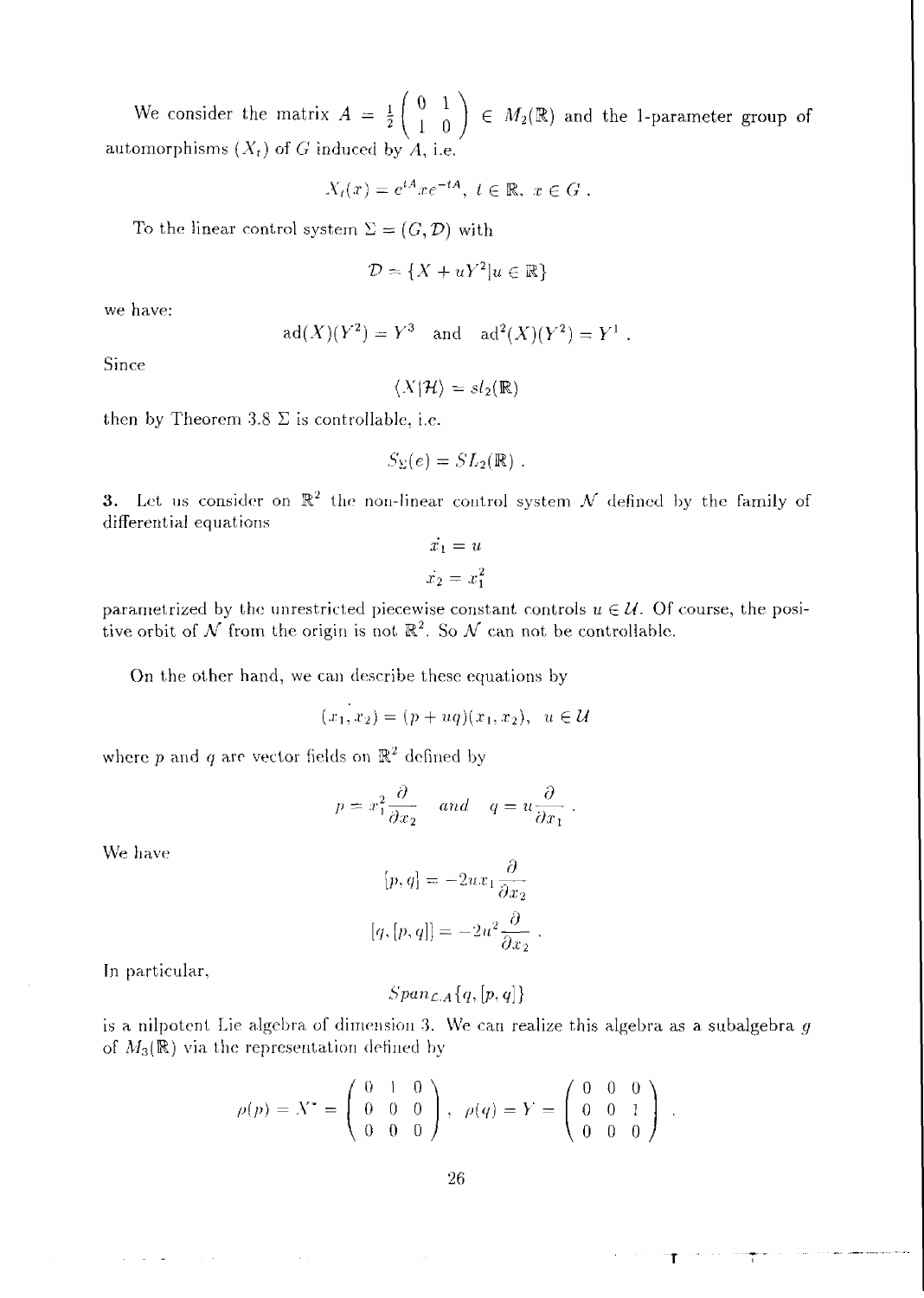Thus, the group *G* associated to *g* is the connected and simply connected Heisenberg Lie group. We obtain a linear control system  $\Sigma = (G, \mathcal{D})$  which has dynamic is given by

$$
\dot{x} = ad(X^*)(x) + uY(x), \ \ x \in G, \ \ u \in \mathcal{U} .
$$

Indeed  $ad(X^*)$  is an infinitesimal automorphism of  $G$ .

It follows that  $\Sigma$  satisfies the Lie algebra rank condition, in fact,

$$
\rho[p,q] = \left(\begin{array}{rrr} 0 & 0 & 1 \\ 0 & 0 & 0 \\ 0 & 0 & 0 \end{array}\right)
$$

But,  $\Sigma$  can not be controllable. Otherwise, we have

$$
S_{\Sigma}(e)=G.
$$

Thus, by the non-linear action of  $G$  on  $\mathbb{R}^2$  given by the representation, we obtain

$$
S_{\Sigma}(0,0)=S_N(0,0)=\mathbb{R}^2
$$

which is a contradiction.

Just observe that  $\Sigma$  does not satisfy the rank condition. Indeed,

$$
[p,[p,q]]=0.
$$

### **Acknowledgments**

**Kanponin Series** 

The authors would like to thank Professor Abdus Salam, the International Atomic Energy Agency and UNESCO for hospitality at the International Centre for Theoretical Physics, Trieste.

**Supplemental construction of the second carrier construction** 

ije.  $\mathbf{A}$ 

**\*' >**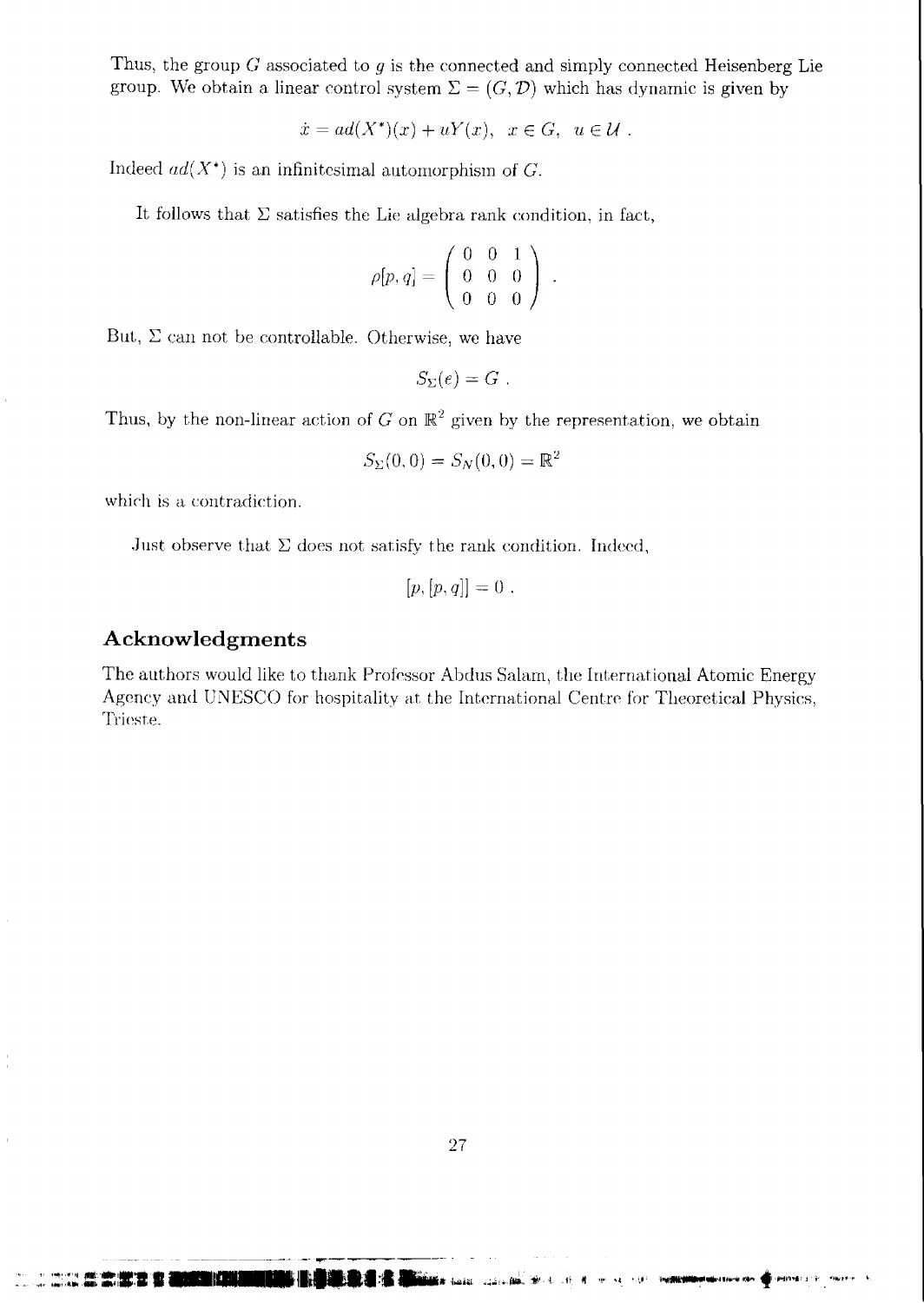# References

- [1] A. A. Agrachev, R. V. Gamkrelidzeand A. V. Sarychev, " *Local Invariants of Smooth Control Systems'",* Acta Applicandae Mathematicac 14 (1989), 191-237.
- [2] S. Helgason, *"Differential Geometry and Symmetric Spaces'",* Academic Press, 1962.
- [3] V. Jurdjcvic and H. Sussmann, *'"Control systems on Lie groups'",* Differential Equations, 12 (1972), pp. 313-329.
- [4] R. Kalman, Y. Ho, K. Narendra, *"Controllability of linear dynamical systems",* Contrib. to Diff. Equations 1 (2), 1962, pp. 189-213.
- [5] L. Markus, "*Controllability of multi-trajectories on Lie groups'",* Proceedings of Dynamical Systems and Turbulence, Warwick 1980, Lecture Notes in Mathematics 898, pp. 250-265.
- [6] H. Sussmann, *^Orbits of families of vector fields and integrability of distributions,* Trans. Amer. math. soc. **180** (1973) 171-188.
- [7] V. Varadarajan, "Lie groups, Lie algebras and their Representations, Prentice Hall, Inc. 1974.